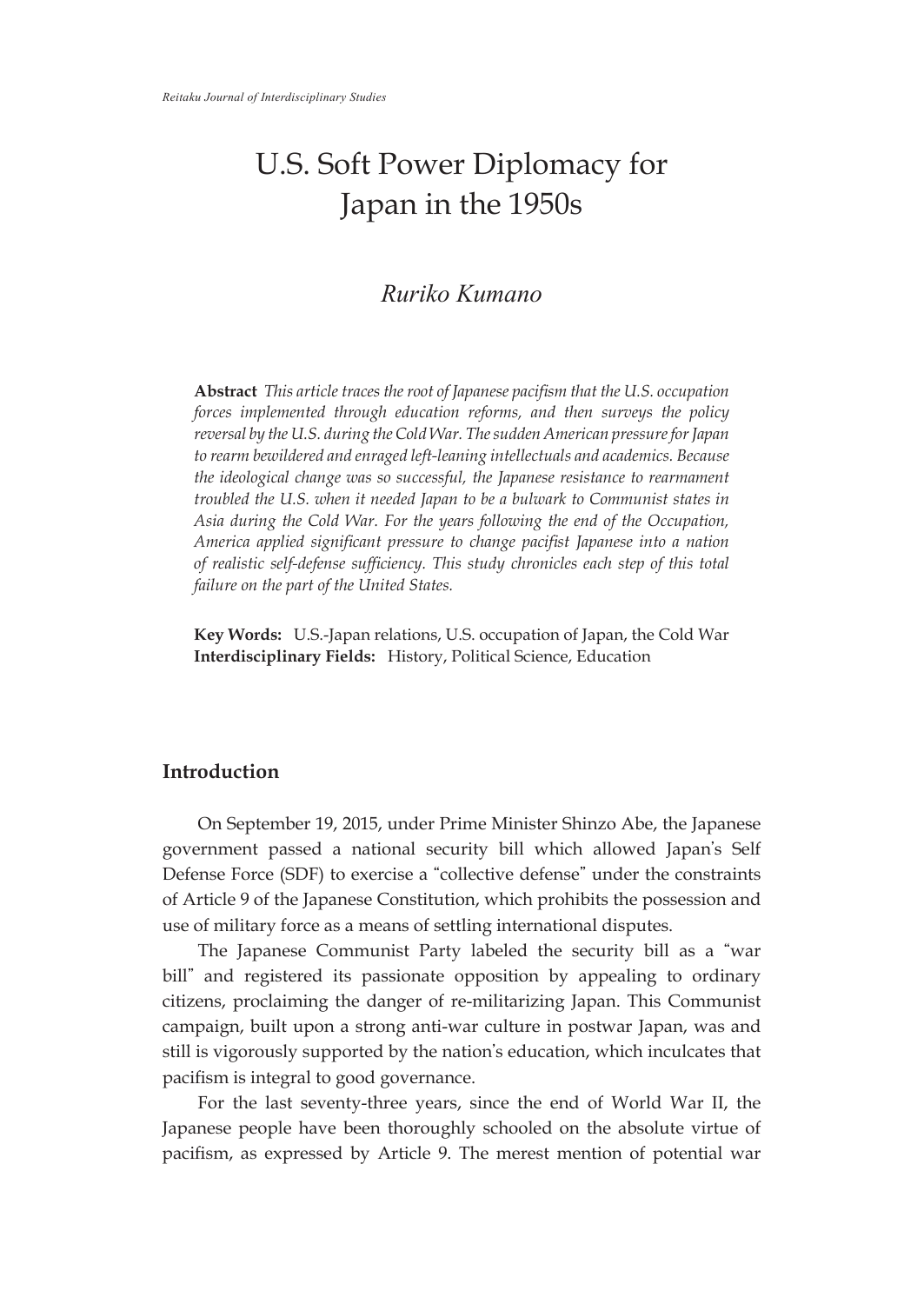triggers fear and a reflexive aversion to anything related to the military. As a result of the Communist campaign, tens of thousands of people gathered in front of the Diet building and in major cities nationwide, raising their voices against the government's forceful passage of the security bill. The protests against the Abe government became particularly vocal after several prominent scholars of the constitution stated in public that the Abe security bill was unconstitutional. Although the government insists that Japan's security is at risk in the current dangerous international climate, and that the new law is indispensable to the country's protection against potential enemies, many people remain unconvinced.

The majority party, the conservative Liberal Democratic Party (LDP), has been advocating revisions to the constitution (i.e., Article 9). Since its establishment in 1955, the LDP insisted that the Japanese constitution was humiliatingly imposed by the U.S. during its occupation. Meanwhile, the Japanese government has been using Article 9 to reject the pressure from the U.S. for its rearmament and to become fully responsible for its own defense. The U.S. pressure on Japan to rearm has a long history, but the Japanese government has never revised the constitution because of powerful domestic opposition from pacifist leaders and educators who defend Article 9.

The United States, in contrast, had no such troubled emotions regarding Abe's new law. For the American government, this security law is a necessary step toward Japan's role in a security alliance. However, the majority of Japanese people view such American pressure as a dangerous push toward re-militarizing Japan and, subsequently, its positioning as an unwilling participant in U.S. military operations worldwide. A significant gap in the understanding of international political situations exists between the government and the common citizens.

Why is there such strong opposition to a revision of Article 9, and such vehement protest against any hint of military-related endeavors by Japan's SDF? The Japanese attitude regarding national security has remained unchanged since the Cold War era, despite dramatic changes in geopolitics in the intervening years. Pacifism has been deeply inculcated into the Japanese psyche through school education and media reports, which have been dominated by left-leaning intellectuals. There is a long historical conflict between the conservatives and progressives (e.g., leftist, communist) regarding Japanese national security.

To understand why the Japanese intellectuals maintain such a deeprooted distrust of the conservative government and the U.S. government, we must examine the history of ideological polarization among the Japanese during the Occupation and the Cold War period.

Japanese conservatives (at the upper echelons of politics and business)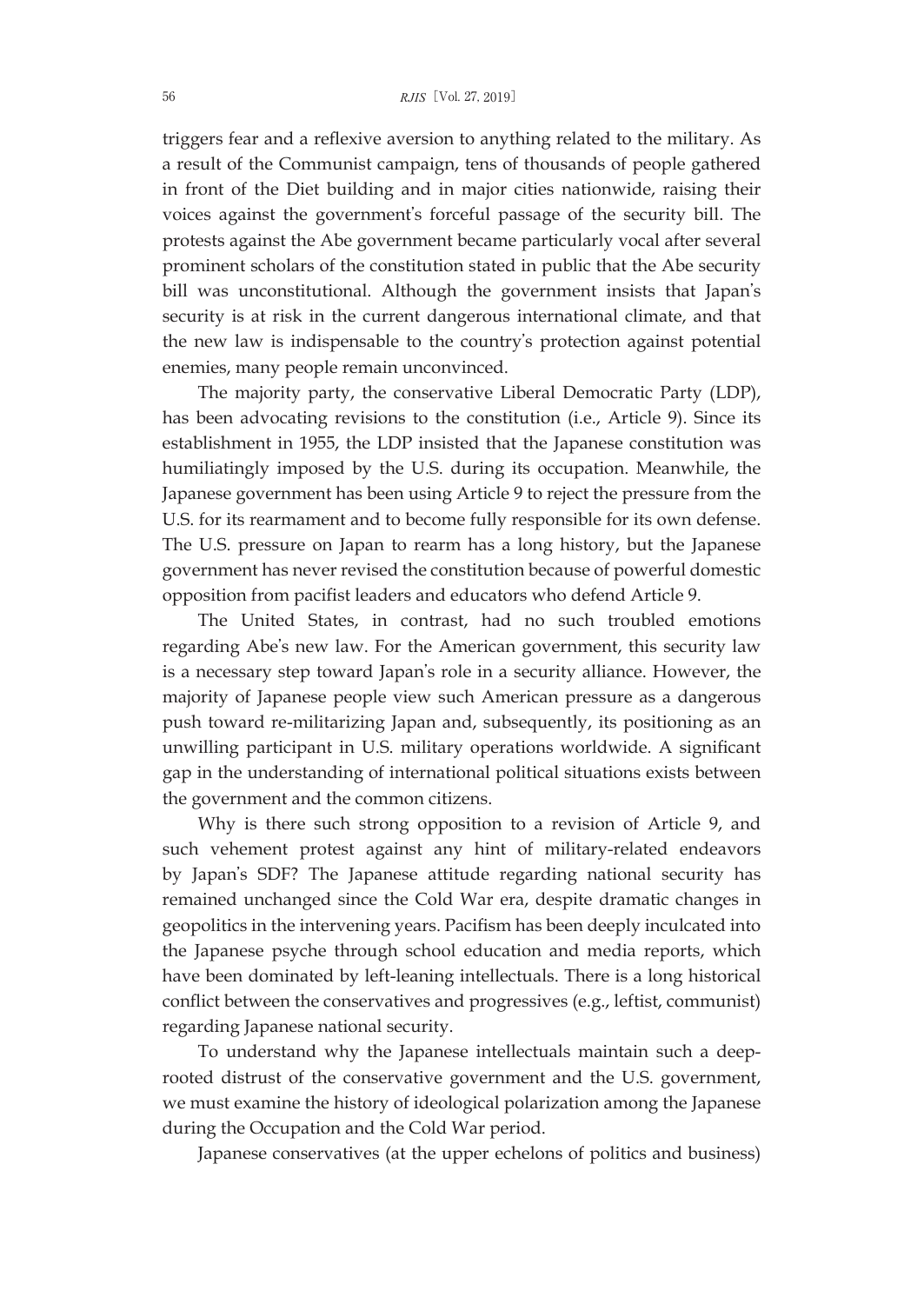were pro-American (anti-communist). On the opposite side were those leftists (progressives) in academia, the mass media, and labor unions who suffered gravely as the result of the anti-communist hysteria during the Occupation. Those individuals have become anti-American, if not patently pro-Soviet Union. While politicians and businessmen maintained the anti-communist conservative view, the progressives prevailed in universities and the mass media. This allowed them to shape public opinion, which is critical of the conservative government's policies and skeptical of U.S. foreign policies.

This paper argues that the privately initiated U.S. cultural exchange program unintentionally helped the dominant pro-American Japanese group and antagonized the leftists, consequently failing to close the gap in the perception regarding the American and Japanese dynamic. As a result of this gap in perception, the U.S. could not persuade the Japanese to go along with its plans.

As a backdrop, this paper first reviews the U.S. policy toward Japan during the Occupation by focusing on aspects of which Japanese intellectuals, such as academics and journalists, have been very critical. Then, the U.S. government's cultural exchange policy toward postwar Japan will be discussed. Finally, an actual U.S.–Japan interchange program will be discussed as an example of a private organization-initiated propaganda policy toward Japan. Its failure and the consequences will be discussed in closing.

#### **I. Historical Background: Political and Cultural Exchanges**

On September 2, 1945, the Japanese delegates signed the document of surrender on the U.S. battleship *Missouri* in Tokyo Bay. During the six years and eight months of the Allied occupation of Japan (September 1945 through April 1952), Japan underwent drastic changes.

Although, the Allied powers occupied Japan as a collective in principle, in reality, the United States monopolized the occupation by formulating policies in a vacuum until the policy machinery for the Allies as a collective was established in 1946. However, the bickering multinational policymaking bodies could not function effectively, which allowed the U.S. government to remain in the position of sole policymaker. <sup>1</sup> In essence, the United States

<sup>&</sup>lt;sup>1</sup> Brigadier General Courtney Whitney, "Forward: The Philosophy of the Occupation," in SCAP, Government Section, *Political Reorientation of Japan, September 1945 to September 1948*, vol. 1, xix–xx.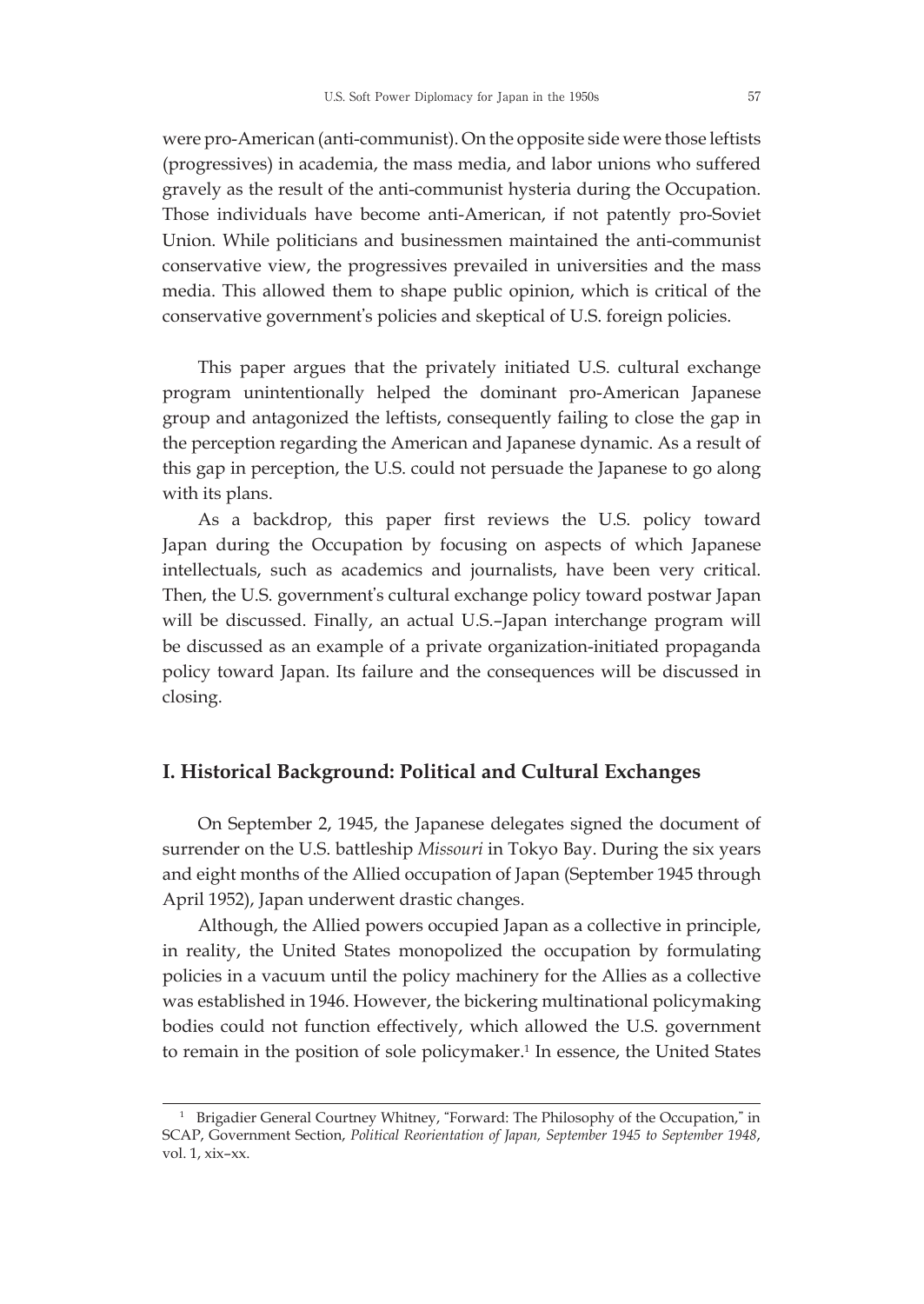independently determined the most critical policies of the occupation.

The United States wanted to ensure that Japan would never again threaten America's security. The aim of the Occupation was to transform a defeated imperial Japan into a democratic, America-friendly, pacifist nation, a change that required not only the dismantlement of Japan's prewar system but also the destruction of its people's earlier beliefs. Thus, under the banner of democratization, the United States' intention was to disarm Japan both physically and psychologically. <sup>2</sup> General Douglas MacArthur (1889– 1964), the celebrated Supreme Commander for the Allied Powers (SCAP), implemented a revolutionary regime change to achieve this aim. SCAP took steps to erase any military influence within Japanese society. All remnants of the war machine were thoroughly destroyed.

American policymakers understood that the purpose of Japan's prewar education had been to foster nationalism, encourage loyalty to the emperor, and ensure the subordination of the individual to the state. The U.S. State Department called the Japanese education system "a means of indoctrinating students and teachers with the ideology of aggressive nationalism."<sup>3</sup> Hence, the U.S. government immediately dismantled the militaristic and nationalistic educational practices that were previously in place. The Americans instituted a number of reforms, including the following: (1) outlawing nationalistic and militaristic ideology; (2) establishing academic freedom; (3) encouraging democratic principles; (4) removing militaristic and nationalistic teachers and administrators; (5) encouraging democratically inclined teachers and supporting the formation of teachers' associations; and (6) changing the hierarchical administration of educational institutions. <sup>4</sup> To this end, the Civil Information and Education Section (CIE) at the General Headquarters (GHQ) in Tokyo supervised reforms in education, religion, and the media. 5

For these radical changes to take effect, the Americans needed "liberal Japanese" to embrace the new goal of a democratic and peace-loving Japan and to cooperate with such drastic reforms. Throughout the Occupation, however, the U.S. definition of "liberal Japanese" remained unarticulated. Regardless of the country's unconditional surrender, the Japanese still

<sup>2</sup> *United States Initial Post-Surrender Policy for Japan* in SCAP, Government Section, *Political Reorientation of Japan, September 1945 to September 1948*, vol. 2, 424; Basic Directive for Post-Surrender Military Government in Japan Proper (JCS 1380/15, November 3, 1945), in Appendix A:13 in SCAP, Government Section, *Political Reorientation of Japan, September 1945 to September 1948*, vol. 2, 429.

<sup>&</sup>lt;sup>3</sup> Department of State, Office of Intelligence Coordination and Liaison, "Progress in the Field of Education in Japan since the Surrender," December 9, 1946, iii, 1, 16–19, 57.

<sup>4</sup> "Progress in the Field of Education in Japan since the Surrender," December 9, 1946, iv, 4–13.

<sup>5</sup> SCAP, CIE, Education Division, *Education in the New Japan*, vol. 2, 58.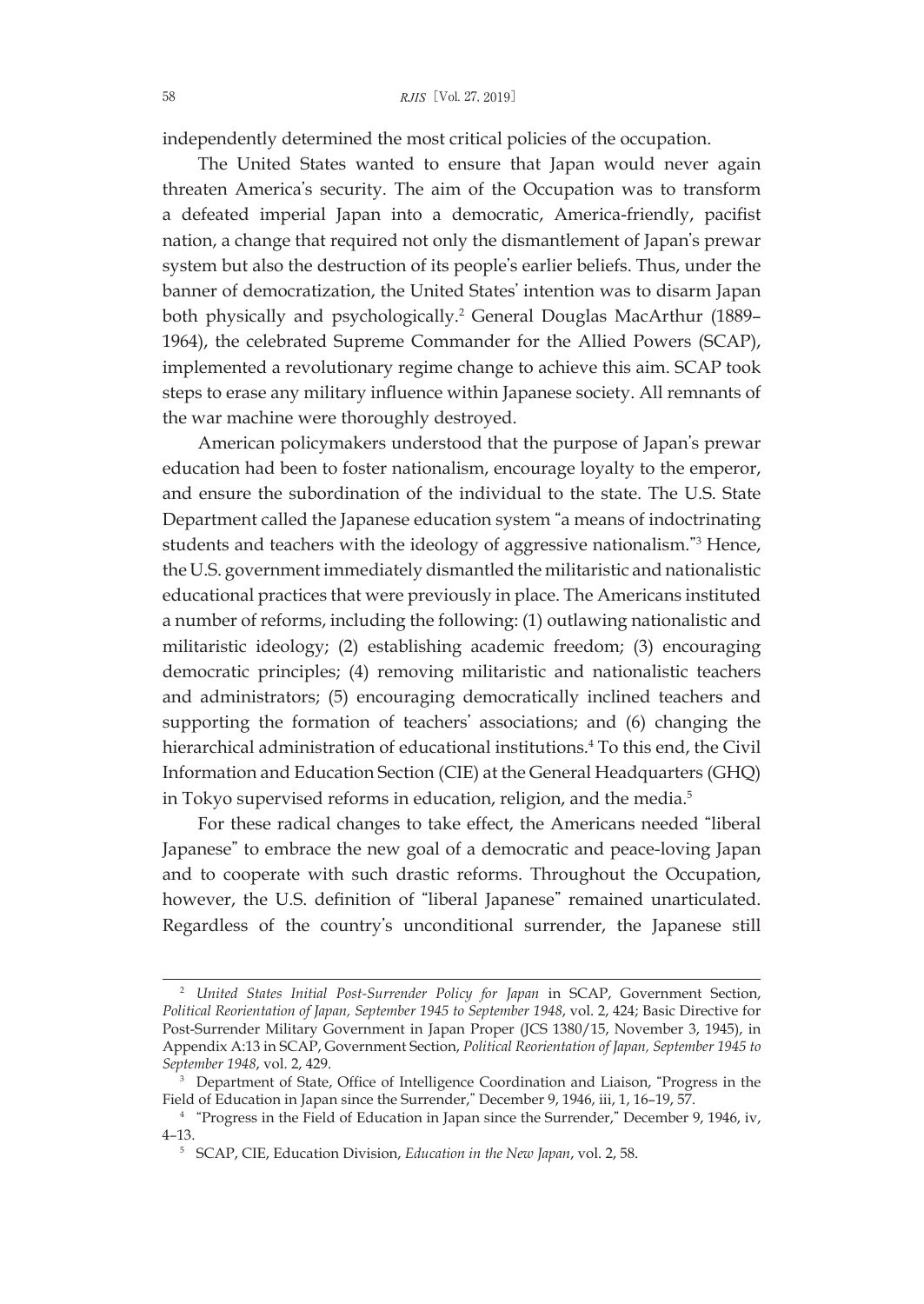worshipped the emperor as the inviolable spiritual head of the nation. Before the war, only hardline communists had loudly criticized the imperial system, and as a result, were imprisoned for twenty years by the Japanese government. If the Americans wanted real "liberals," they had to free the communists from prison. However, they viewed these communists as covert warriors for the Soviet Union. Together, these two factors posed a significant dilemma for the GHQ.

To the imperial Japanese government, communists were the archenemy of the imperial system and its capitalist economy. Moreover, communism was the ideology of the treacherous Soviet Union, a nation that had broken its neutrality treaty with Japan and launched a massive, murderous attack on an already powerless Japan.

Ironically, both the U.S. government and the Japanese communists wanted to eliminate militarism and fascism and establish a new democratic Japan. Hence, the U.S. policy makers concluded that the Japanese communists, who had fought militarism, could become valuable allies. In October 1945, to publicize the idea that America promoted "freedom of thought," the GHQ in Tokyo released staunchly anti-war communists from their lengthy solitary confinement and legalized the Japanese Communist Party (JCP), despite the impassioned objection of the Japanese government. This move by the U.S. dramatically demonstrated to the Japanese public that the United States was indeed "a promoter of human rights and liberty," a perception which was expected to enhance the American influence in Asia. <sup>6</sup> GHQ seemed to respect liberty for all, despite observing the increasing encroachment of Soviet and Chinese communists in Europe, Asia, and particularly in occupied Japan.

The new constitution of Japan, written in English in a week by MacArthur's GHQ staff, laid the foundation for a democratic Japan: sovereign powers were held not by the emperor but by the people. The new constitution embraced America's Bill of Rights, establishing suffrage for all people, including women, beginning at the age of twenty; equality of all family members under the law; and an independent judiciary system with the power of judicial review to safeguard these rights. In addition, the new constitution added a provision, Article 23, which read, "Academic freedom is guaranteed." This simple phrase was interpreted as a safeguard for "university autonomy and the rights of academic professionals to academic investigation and expression," offering legal protection from undue control by the state. <sup>7</sup> Most famously, with Article 9, Japan renounced both war and the maintenance of military forces, even for self-defense.

<sup>6</sup> Henry Oinas-Kukkonen, *Tolerance, Suspicion and Hostility: Changing U.S. Attitudes toward the Japanese Communist Movement, 1944–1947* (Westport, CT: Greenwood Press, 2003), 2–3, 5.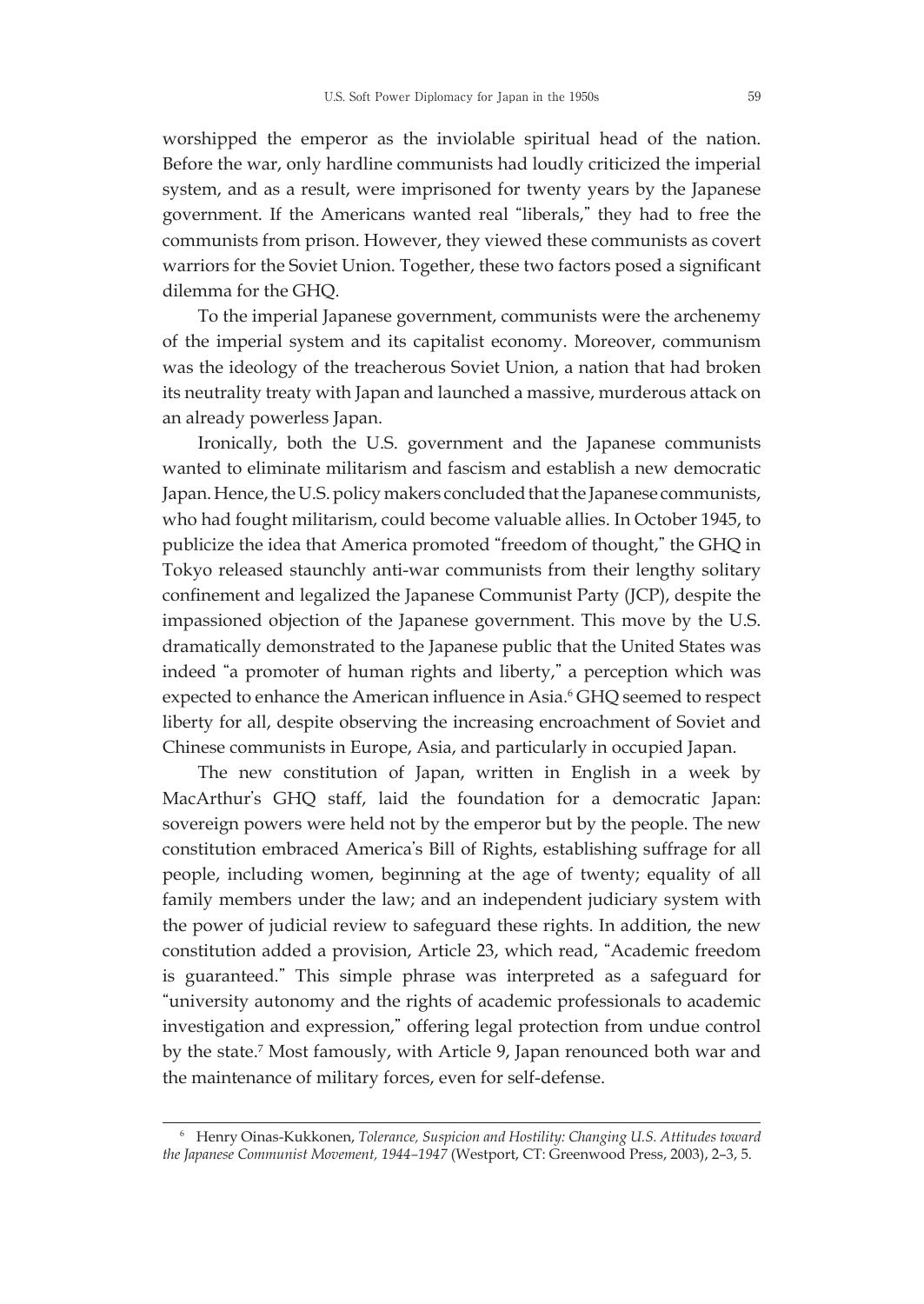The MacArthur-initiated reforms benefited Japanese communists most of all. As of December 1945, among the thirty-nine newly established postwar political parties, only the Japanese Communist Party (JCP) advocated the sovereignty of the people. <sup>8</sup> The goals of the GHQ's reforms eerily resembled those of the JCP, which claimed the GHQ as one of their few, if not best, friends.

#### **The "Reverse Course" and the Red Purge**

The alliance between the GHQ and the communists was short-lived. The growing communist influence in universities began to alarm the Americans in Tokyo. Following the defeat of Japanese militarism, many Japanese intellectuals openly embraced Marxism as the guiding philosophy of a new political order, and some willingly joined the newly legalized Japanese Communist Party (JCP).

In 1947, two years after the start of the U.S. Occupation, the longsimmering antagonism between the United States and the Soviet Union finally erupted. In this context, MacArthur came to view communists as more dangerous than the "reactionary Japanese" who had been purged soon after the war. To counter this threat, MacArthur purged the domestic communists. The education sector underwent both a covert and overt Red Purge from September 1949 to March 1951, in which communists and sympathizers were ousted from society: an estimated thirty to forty communist professors were dismissed from their posts. Leftists and liberal intellectuals have harshly criticized this Red Purge as an infringement on freedom of thought and academic freedom, decrying it as a behavior violating both the letter and the spirit of the Japanese Constitution. After the Korean War broke out in June 1950, those Japanese who were labeled ultra-nationalists and purged from their public offices in the initial period of the Occupation were allowed to return to their former posts as the "real friends of the United States."

#### **Peace Treaties and Rearmament Pressure**

In October 1949, Mao Zedong proclaimed the founding of the People's Republic of China, controlled by the Chinese Communist Party. Most American officials in Washington saw the loss of China to communists as a

<sup>7</sup> Lawrence Ward Beer, *Freedom of Expression in Japan: A Study in Comparative Law, Politics, and Society* (Tokyo: Kodansha International, 1984), 253.

<sup>8</sup> Nihon Kyōsantōno Chūō Iinkai, *Nihon Kyōsantōno 65-nen*, vol. 1 (Nihon Kyōsantō Chūo Iinkai Shuppankyoku, 1988), 102; Robert Scalapino, *The Japanese Communist Movement, 1920- 1966* (Berkeley: University of California Press, 1967), 48.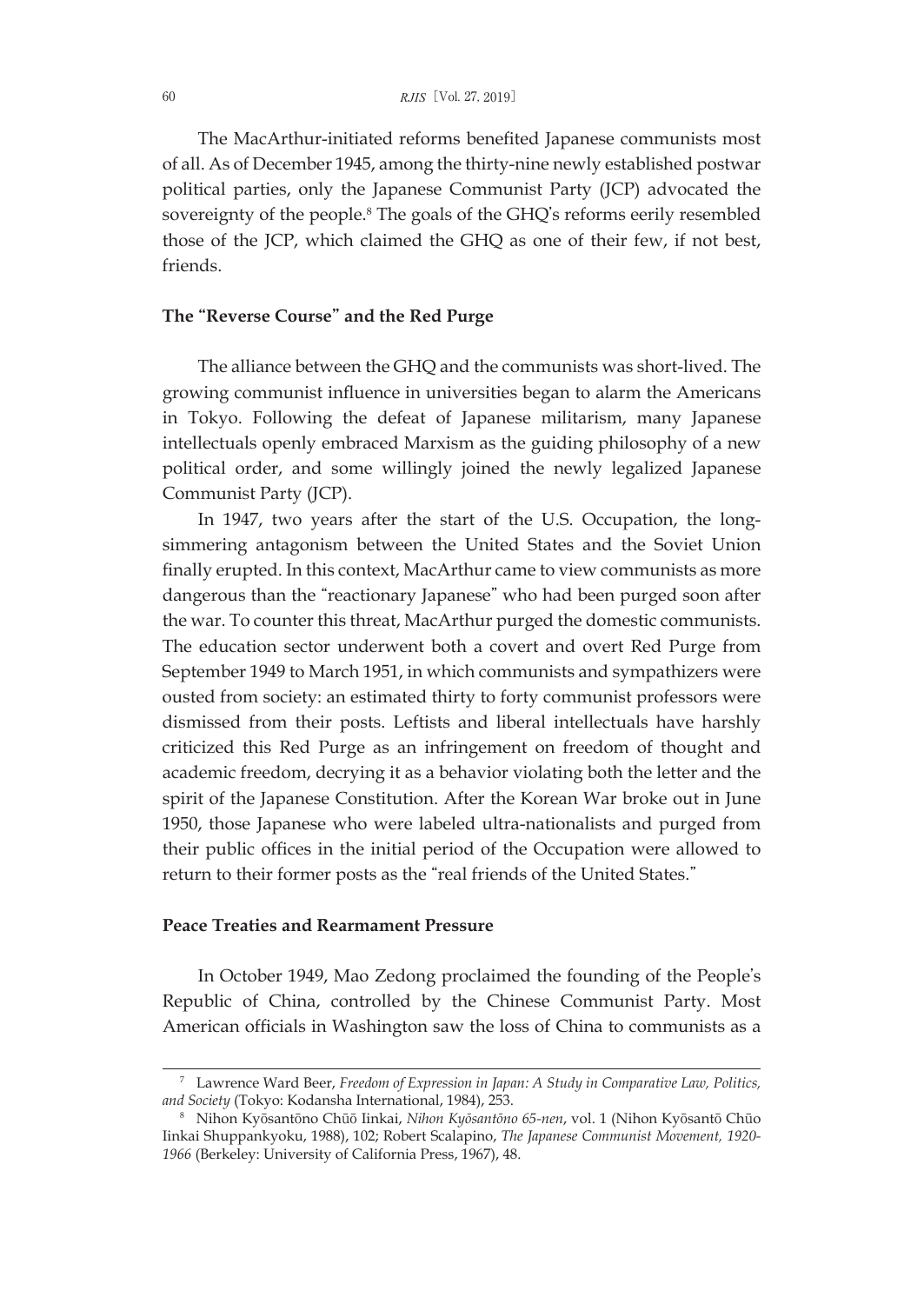threat to American interests in Asia. 9

As early as September 1949, the United States initiated negotiations with Britain and France to conclude a peace treaty with Japan. The question of whether the Soviet Union would participate in such a treaty was a potential diplomatic powder keg. The Japanese Communist Party (JCP) stressed its desire for"a comprehensive peace" with each of the country's former enemies, including the Soviet Union and the People's Republic of China. However, under conservative Prime Minister Shigeru Yoshida's cabinet, the Japanese government was considering the possibility of "a separate peace treaty" with only the U.S. bloc. <sup>10</sup> Article 9 of the Japanese constitution prohibited Japan from having a military force or engaging in war, so the question of how to guarantee Japan's security after regaining its independence was integral to any possible peace treaty.

Some of Yoshida's comments on the treaty implied that to solve Japan's security problem, the Japanese government might accept the presence of U.S. military bases in Japan, a suggestion the JCP angrily opposed, claiming that Yoshida's real intention was the revival of the Japanese military. <sup>11</sup> This attack marked a 180-degree pivot from the JCP's original stance: it had publicly opposed Article 9, arguing that Japan should have the right to defend itself with its own military force. The JCP declared that GHQ policies revealed Washington's hidden agenda, which was to colonize Japan. <sup>12</sup> From then on, the JCP's stance of protecting Article 9 became a rallying cry as it worked to gain public support.

Disagreement regarding the peace treaty increased tensions between the conservative government and the opposition parties. After analyzing editorials and media reports, U.S. intelligence concluded that the majority of Japan's public opinion leaders were infavor of a "comprehensive peace treaty," which would engage all of Japan's former enemies. The analysis suggested that the Japanese were worried that if their country concluded a peace treaty that did not involve the neighboring communist countries, Japan would have to live in constant fear. In addition, losing good relations with China meant that Japan would sacrifice a large market that was necessary for its economic recovery. <sup>13</sup> Even so, the Yoshida government pushed for a peace treaty with

<sup>9</sup> Chizuru Saeki, *U.S. Cultural Propaganda in Cold War Japan: Promoting Democracy 1948— 1960* (New York: The Edwin Mellen Press, 2008), 39.

<sup>10</sup> Takeshi Igarashi, "Peace-Making and Party Politics: The Formation of the Domestic Foreign-Policy System in Postwar Japan," *Journal of Japanese Studies* 11, no. 2 (1987): 327; Toshio Nishi, *Unconditional Democracy: Education and Politics in Occupied Japan, 1945–1952* (Stanford: Hoover Institution Press, 1982), 263.

<sup>&</sup>lt;sup>11</sup> United States, Department of State, Office of Intelligence Research (OIR), File 097.3 Z1092 #OIR-5136A, "Japanese Attitudes Toward Peace Treaty Problems," February 28, 1950, 4–5.

<sup>&</sup>lt;sup>12</sup> OIR, "Japanese Attitudes Toward Peace Treaty Problems," February 28, 1950, 6-7.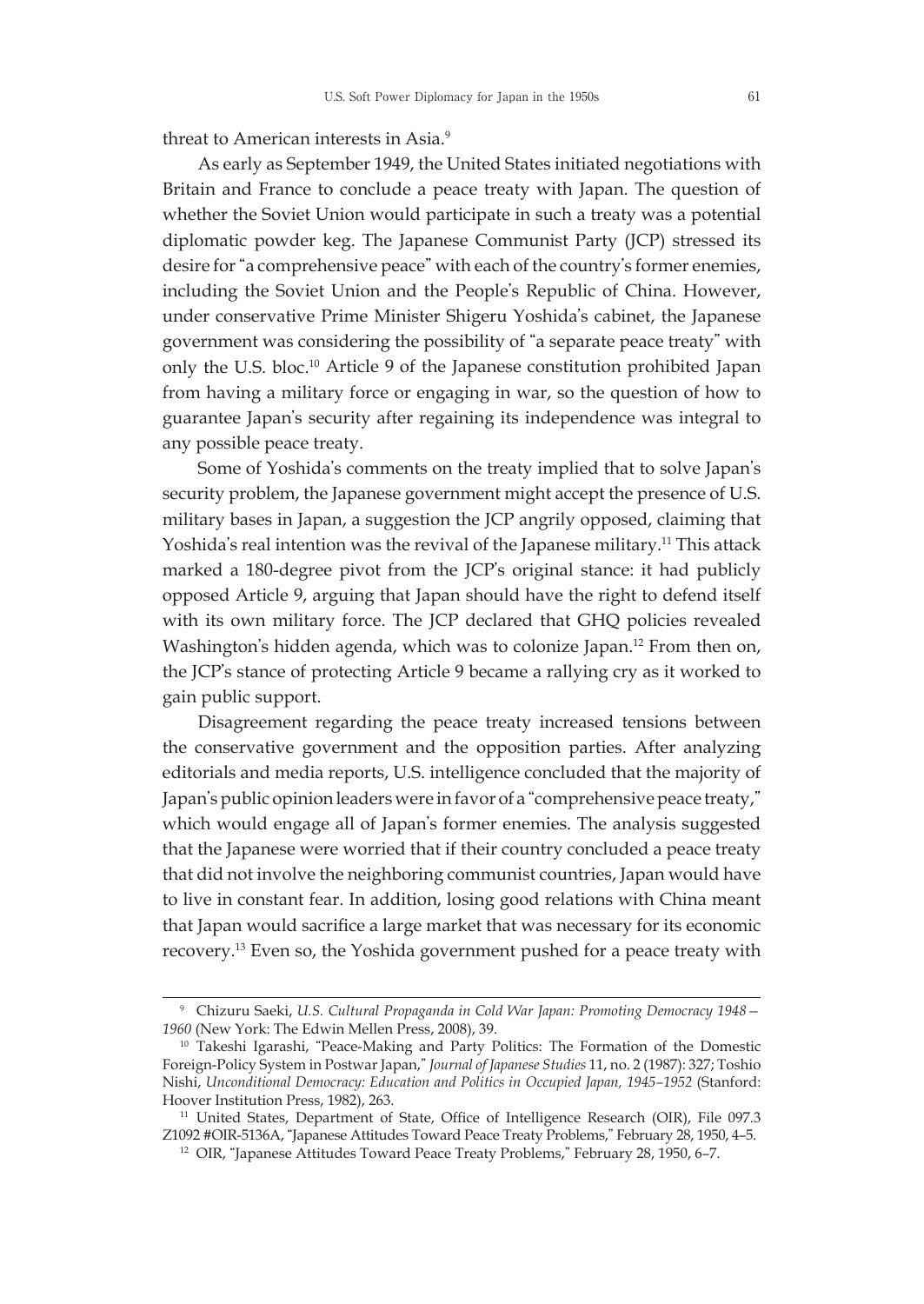only the U.S. bloc, a stance against which the JCP spearheaded a vehement verbal attack. Japanese intellectuals, and particularly academics, were in favor of a neutral Japan forged from the comprehensive treaty, and sided with the JCP. Japanese academics criticized Yoshida, and the peace treaty issue further embittered the relationship between the Yoshida government and academics who had already been soured by the Red Purge.

Another complicating factor was the outbreak of the Korean War on June 25, 1950. This war determined the position of Japan during the Cold War in Asia. On July 8, 1950, the transport of American troops from Japan to the Korean Peninsula coincided with MacArthur's order to Yoshida to form a 75,000-member national police reserve and to add 8,000 men to the maritime police. <sup>14</sup> To justify this about-face, MacArthur had to announce that the Japanese Constitution did *not* deny the possession of military forces for "self-defense."<sup>15</sup>

With the start of the Korean War, the United States began pressuring the Japanese government to rearm: the same country that had imposed the pacifist Article 9 on Japan was now trying to dispose of it. The new Japan's ideology of pacifism, which had now pervaded the Japanese psyche, was so strong that this shift in U.S. policy bewildered the Japanese people and their skepticism toward American policy grew into anti-American sentiment. 16

On September 8, 1951, the San Francisco Peace Treaty was signed without the participation of the Soviet Union and the People's Republic of China. On the same day, the U.S.-Japan Security Treaty was signed, which allowed the United States to retain military bases in Japan. The treaty became effective on April 28, 1952, when the Occupation officially ended.<sup>17</sup>

<sup>&</sup>lt;sup>13</sup> OIR, "Japanese Attitudes Toward Peace Treaty Problems," February 28, 1950, 4-5.

<sup>14</sup> Igarashi, "Peace-Making and Party Politics," 329.

<sup>&</sup>lt;sup>15</sup> Masaru Tamamoto, "Unwanted Peace: Japanese Intellectual Thought in American Occupied Japan, 1948–1952" (Ph.D. diss., The Johns Hopkins University, 1988), 137.

<sup>&</sup>lt;sup>16</sup> Toshihiro Menju, "The Development of Grassroots International Exchange in Japan and the Impact of American Philanthropy," in *Philanthropy and Reconciliation: Rebuilding Postwar U.S.–Japan Relations*, ed. Tadashi Yamamoto, Akira Iriye, and Makoto Iokibe (Tokyo: Japan Center for International Exchange, 2006), 255.

<sup>17</sup> Saeki, *U.S. Cultural Propaganda in Cold War Japan*, 41. However, the islands of Okinawa remained under the authority of the U.S. Government (the U.S. military was the de fact ruler of the island). With the intensification of the Cold War, the U.S. regarded the geographic position of Okinawa as strategically important and its long-term rule over the islands had been a fixed policy. Okinawa's reversion to Japan was realized on May 15, 1972. However, the U.S. military bases on the Okinawa islands remained the same: 75% of the U.S. military bases in the land area of Japan are located in Okinawa. Therefore, the U.S. military has retained significant control over the islands. Okinawa's History, 5. Postwar Okinawa, "Defeat and U.S. Occupation" "USCAR and the Struggle for Autonomous Rights" http://rca.open.ed.jp/ web\_e/history/story/epoch5/outline.html (accessed on November 24, 2017).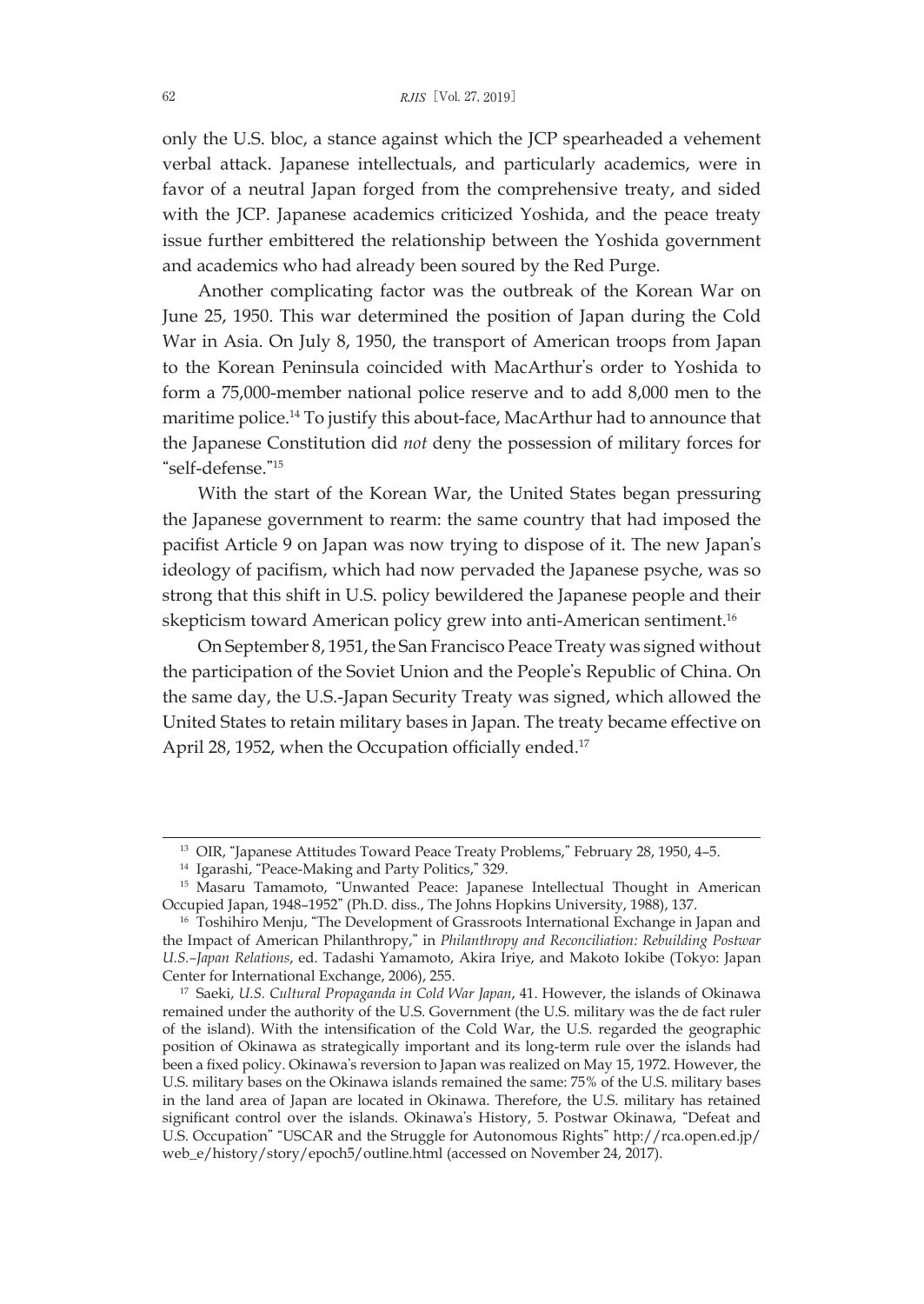#### **II. The U.S. Post-Occupation Policy toward Japan**

In the early 1950s, waves of anti-American sentiment among the Japanese grew out of the prolonged occupation, a difficult economic situation, and the U.S. pressure on the Japanese government to rearm. <sup>18</sup> This sentiment had been fanned by anti-U.S. propaganda orchestrated by communists and their sympathizers. In particular, Japanese intellectuals criticized the inconsistency of U.S. policy during the Occupation, noting that it had shifted from demanding the complete disarmament of Japan to the pursuit of rearmament to turn Japan into an American fortress in East Asia. <sup>19</sup> Japanese academia was dominated by so-called progressives, who described the history of the U.S. occupation of Japan as a failure and coined the term "the reverse course" to describe these dramatic changes in the U.S. policy toward Japan.

The U.S. Embassy in Japan conducted research on the prevailing Japanese view of the United States in February 1952, two months before the end of the Occupation (April 1952). According to its report, "Psychological Factors in Japan," dated February 28, 1952, Japanese public opinion showed "Japan's ignorance of the real nature of the Soviet Union and Soviet foreign policy." In this view, Japanese leftists, easily fooled by communist propaganda, wrongly assumed that the Soviet Union was a socialist state aspiring to create a world utopia under the leadership of the labor class, with broad humanitarian aims. These naïve, gullible Japanese leftists encouraged "the concept of neutrality, continued disarmament, and resistance to the alliance with the United States."<sup>20</sup>

To correct these distorted perceptions of the Soviet Union and to counter anti-American propaganda in Japan, the U.S. authority applied significant effort towards instilling a true understanding of American democracy through censorship and anti-communist measures during the Occupation, as well as through cultural exchange programs following the Occupation. Through such programs, the United States endeavored to correct the Japanese perception of the U.S. that was tainted by communist propaganda to foster pro-American feelings among the Japanese.

The U.S. cultural exchange programs in post-occupation Japan were a form of "information" diplomacy (that is "propaganda") and were one of the key strategies of the U.S. government during the Cold War. One feature of U.S. policy, especially "information" diplomacy, was that the policies were mainly implemented through private organizations (NGOs). Indeed,

<sup>18</sup> Saeki, *U.S. Cultural Propaganda in Cold War Japan*, 43.

<sup>19</sup> Ibid., 42.

<sup>20</sup> Ibid., 46.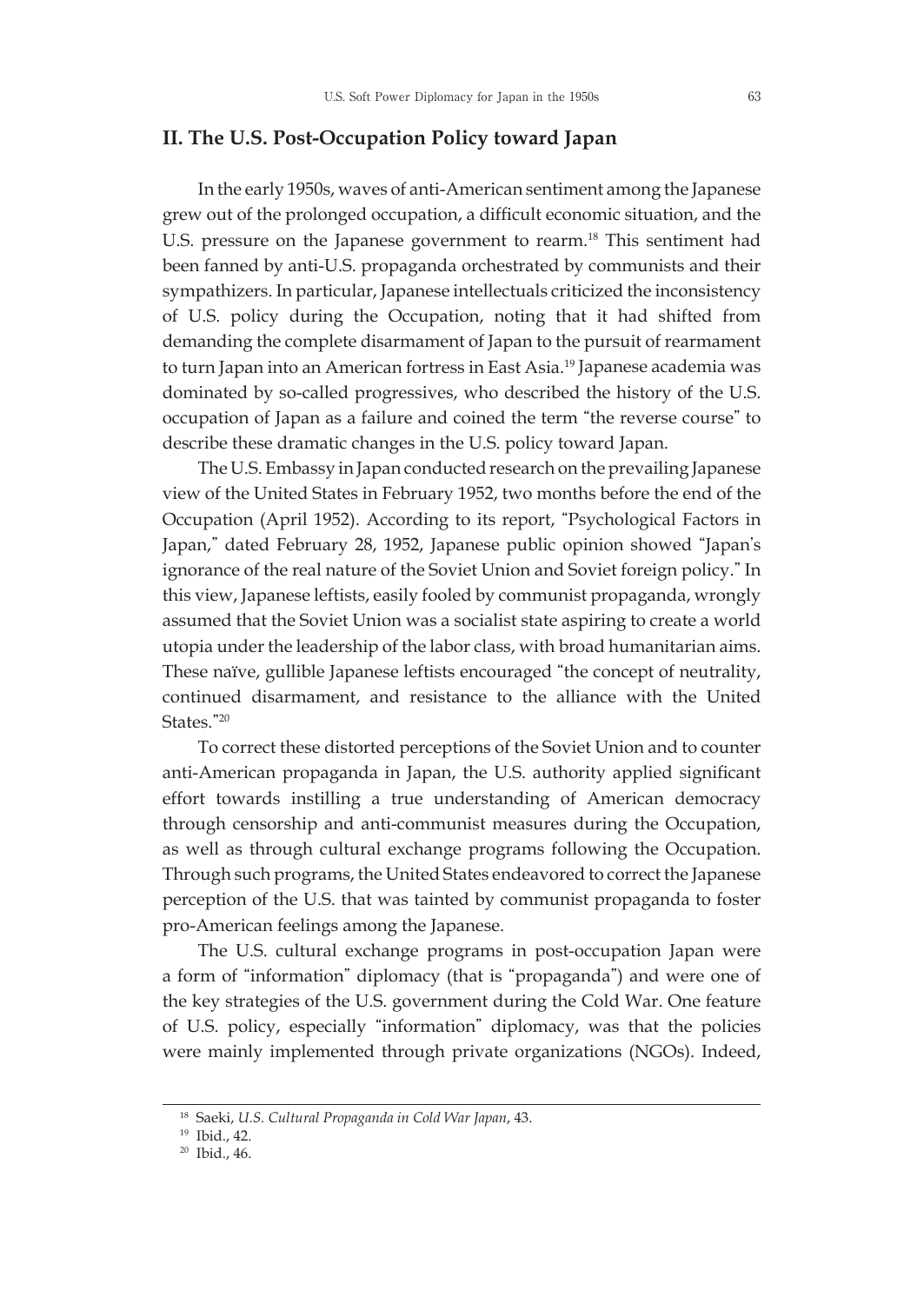as Emily S. Rosenberg argues, through lobbying organizations and think tanks, private American organizations have significantly shaped U.S. foreign policy, particularly following World War II. <sup>21</sup> The policies of the U.S. toward Japan were no exception.

#### **The Cold War: A Propaganda War**

Howard B. Schonberger, in *Aftermath of War: Americans and the Remaking of Japan, 1945–1952*, reveals that a group of powerful individuals, the socalled "Japan Lobby," pressured the U.S. government to alter its Occupation policy from democratization and demilitarization to economic recovery and remilitarization by taking advantage of the situation created by the Cold War. This group, officially known as the American Council on Japan, was formally established in June 1948. 22

Working from Schonberger's study, Glenn Davis and John G. Roberts, veteran journalists on Japan, discuss a hidden, orrather, avoided subject: How the American Council on Japan (ACJ), a powerful private group composed of "big business" leaders and government and military elites, "consistently and purposefully circumvented, obstructed, or torpedoed the democratic process to achieve its objective of maintaining Japan as a dutiful American Cold War ally."<sup>23</sup> Their painstaking, in-depth research reveals that many, if not most, members of the ACJ had also been members of the Council on Foreign Relations (CFR), a group of American foreign policy experts based in New York. 24

Established in 1921 in New York, a think tank called the Council on Foreign Relations, is, according to its own document, "an independent, national membership organization and a private nonpartisan center for scholars dedicated to producing and disseminating ideas" on world affairs and U.S. foreign policy. The group, which publishes *Foreign Affairs* magazine, the "preeminent journal covering international affairs and U.S. foreign policy," has played a key role in shaping American policies on world affairs. Although the current organization (as of 2006) claimed that "the council takes no institutional position on policy issues and has no affiliation with the

<sup>21</sup> Emily S. Rosenberg, *Spreading American Dreams: Economic and Cultural Expansion 1890- 1945* (New York: Hill and Wang, 1982), 12.

<sup>22</sup> "1943-1955-The Kay Sugahara Electronic Archives (working draft), p1, http:// kayasugaharatesting.weebly.com/1943-1955.html (accessed on November 24, 2017); Howard B. Schonberger, *Aftermath of War: Americans and the Remaking of Japan, 1945–1952* (Kent, OH: Kent State University Press, 1989).

<sup>23</sup> Glenn Davis and John G. Roberts, *An Occupation without Troops: Wall Street's Half-Century Domination of Japanese Politics* (Tokyo: Yenbooks, 1996), 14.

<sup>24</sup> Ibid., 147.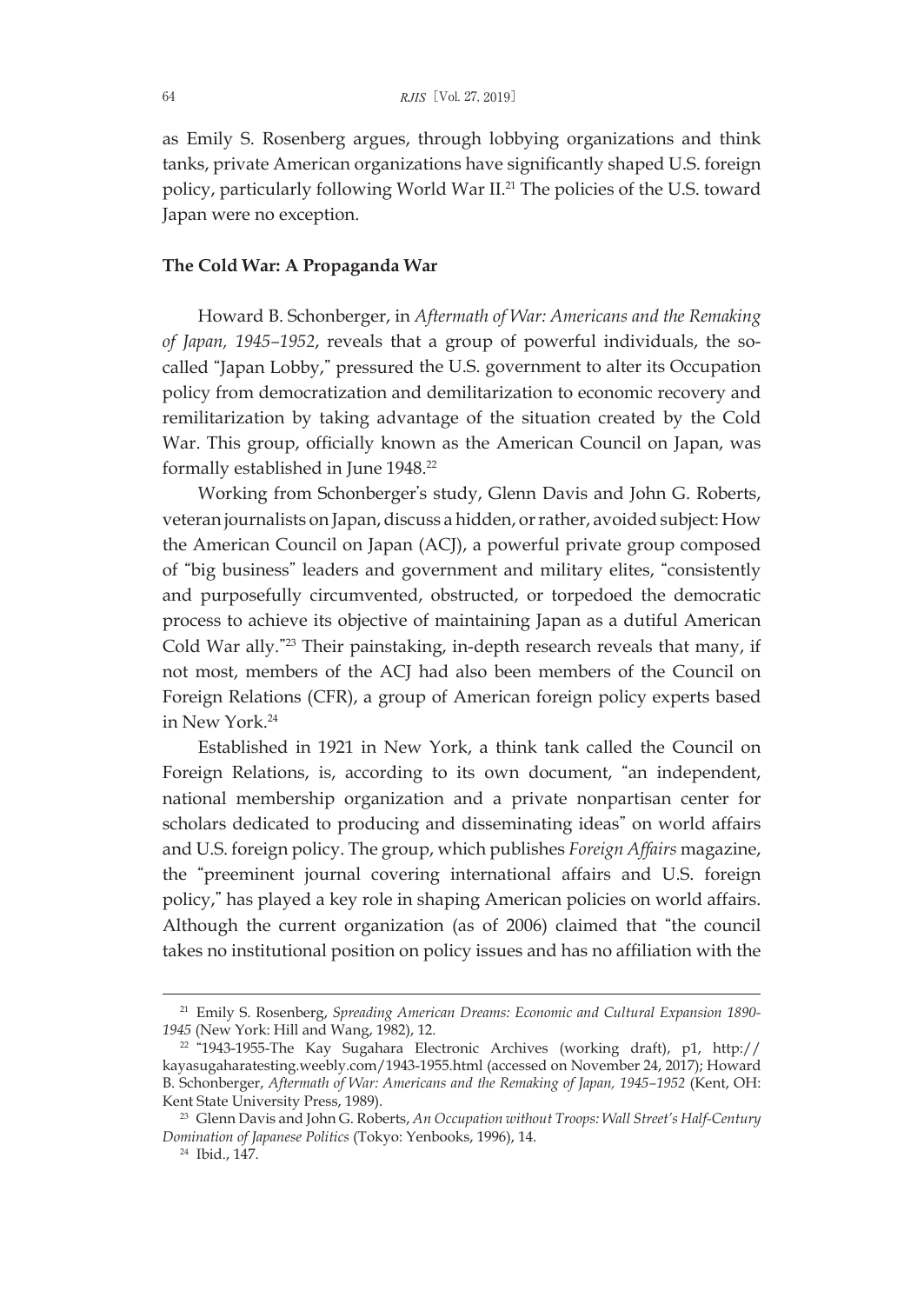U.S. government,"<sup>25</sup> the membership rolls show that many council members joined the presidential cabinet, particularly during the postwar and Cold War eras, serving in critical roles that helped mold U.S. foreign policy. $^{26}$ 

Starting at the end of World War I, the CFR's members had direct influence on major foreign policy decisions made by the United States. 27 During World War II, the leaders of the CFR's "War and Peace Studies Project" were incorporated into the U.S. State Department's Advisory Committee on Postwar Foreign Policy. In other words, the CFR's own studies on wartime and postwar planning foreign policy were implemented in the State Department's planning. 28

The CFR's members also played a crucial role in the development of the country's Cold War policies. On March 12, 1947, President Truman announced The Truman Doctrine before the U.S. Congress, which called for the containment of communism. Emphasizing the need to protect the United States and Europe, he urged Congress to approve the dispatch of military and economic aid to Greece and Turkey to combat communism's encroachment there. <sup>29</sup> Further, in June 1947, Truman announced a massive economic aid plan for Western Europe called the "Marshall Plan." Such a bold gesture triggered an aggressive response from the Soviet Union. The enmity between the two nations escalated into the Cold War.

In May 1947, the State Department established a new group, the Policy Planning Staff, to formulate a long-range Cold War strategy. CFR member George F. Kennan (1904–2005), who had first advocated the communist containment policy in *Foreign Affairs*, became a chief architect of this strategy. Truman established the National Security Council (NSC), which consolidated numerous agencies that had been simultaneously waging the Cold War. $^{\text{30}}$ 

#### **War of Ideas**

As the Cold War policies and strategies were developed, the U.S. government recognized the importance of informing the rest of the world of its policy stance as communist propaganda smeared U.S. policy as

<sup>25</sup> The Council on Foreign Relations, http://www.cfr.org/history-and-theory-ofinternational-relations/continuing-inquiry/p108 (accessed on August 23, 2015).

<sup>26</sup> Laurence H. Shoup and William Minter, *Imperial Brain Trust: The Council on Foreign Relations and Unites States Foreign Policy* (New York: Monthly Review Press, 1977), 17; Davis and Roberts, *An Occupation without Troops*, 150.

<sup>27</sup> Davis and Roberts, *An Occupation without Troops*, 147.

<sup>28</sup> Shoup and Minter, *Imperial Brain Trust*, 29.

<sup>&</sup>lt;sup>29</sup> Katherine A. S. Sibley, *The Cold War* (Westport: Greenwood Press, 1998), 8, 139.

<sup>30</sup> Sibley, *The Cold War*, 132; Yonosuke Nagai, "The Roots of Cold War Doctrine: The Esoteric and the Exoteric," in *The Origins of the Cold War in Asia*, 27.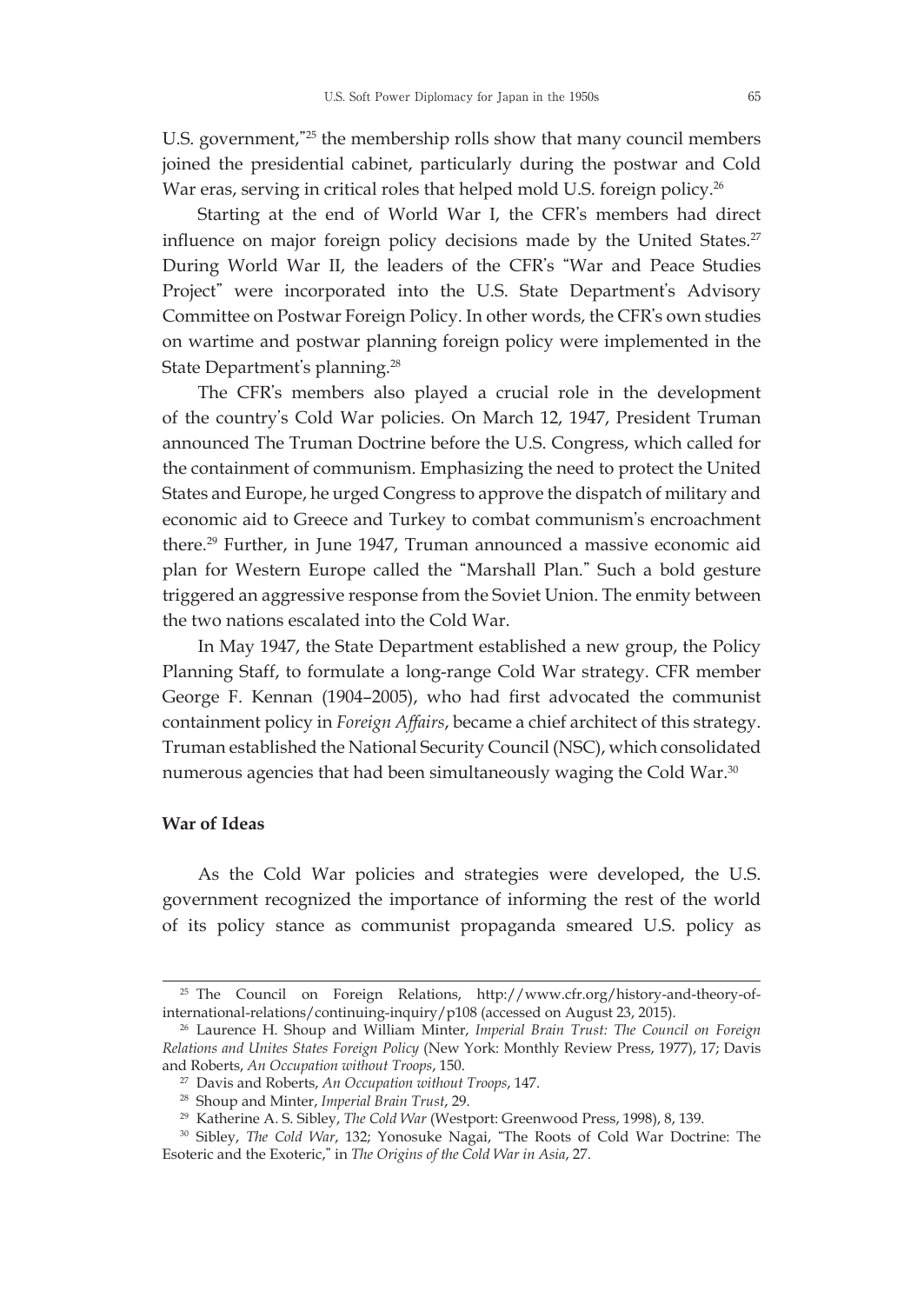"imperialism." The government's desperate need to explain American foreign policy and its principles to the rest of the world prompted Congress to endorse various propaganda programs. Public Law 402, the so-called Smith-Mundt Act of 1948, which aimed "to promote a better understanding of the United States in other countries," provided the Truman administration with the legal and financial grounds for establishing an information service and an educational exchange division. <sup>31</sup> The State Department created the Office of International Information (OII) and the Office of Educational Exchange (OEX). <sup>32</sup> This marked the first time in American history that the U.S. government committed to international information and educational exchange programs on a global scale during peacetime.<sup>33</sup>

The Cold War increasingly became a "war of ideas," a "battle for hearts and minds," or "ideological warfare." Consequently, the Cold War "institutionalized propaganda as a central component of American foreign policy."<sup>34</sup> However, most people in the United States think of propaganda as a manipulative, deceitful practice: it has distinct negative connotations in the American mind and could not be referred to as such when discussed and promoted publicly. Hence, the U.S. government employed numerous euphemisms for their propaganda, such as "information."<sup>35</sup>

Multiple U.S. "information" and cultural strategies were developed to counter Soviet propaganda. In April 1950, Truman launched the "Campaign of Truth" to negate the appeal of Soviet propaganda. He told the American Society of Newspaper Editors:

This is a struggle, above all else, for the minds of men. Propaganda is one of the most powerful weapons the Communists have in this struggle. They systematically use deceit, distortions, and lies as a matter of deliberate policy. This propaganda can be overcome by truth—presented by newspapers, radio, and other sources that people trust. ... Unless we get the real story across to people in other countries, we will lose the battle for men's minds by default. 36

When the Cold War manifested in an actual armed battle with the onset of the Korean War in June 1950, Truman switched the peacetime label of

<sup>31</sup> Quoted in Lawrence Ward Belmonte, *Selling the American Way: U.S. Propaganda and the Cold War*, 32–33.

<sup>32</sup> Belmonte, *Selling the American Way*, 33.

<sup>33</sup> Saeki, *U.S. Cultural Propaganda in Cold War Japan*, 26–27.

<sup>34</sup> Kenneth A. Osgood, "Propaganda" http://www.encyclopedia.com/topic/propaganda. aspx (accessed on September 22, 2015).

<sup>35</sup> Ibid.

<sup>36</sup> Quoted in Saeki, *U.S. Cultural Propaganda in Cold War Japan*, 27.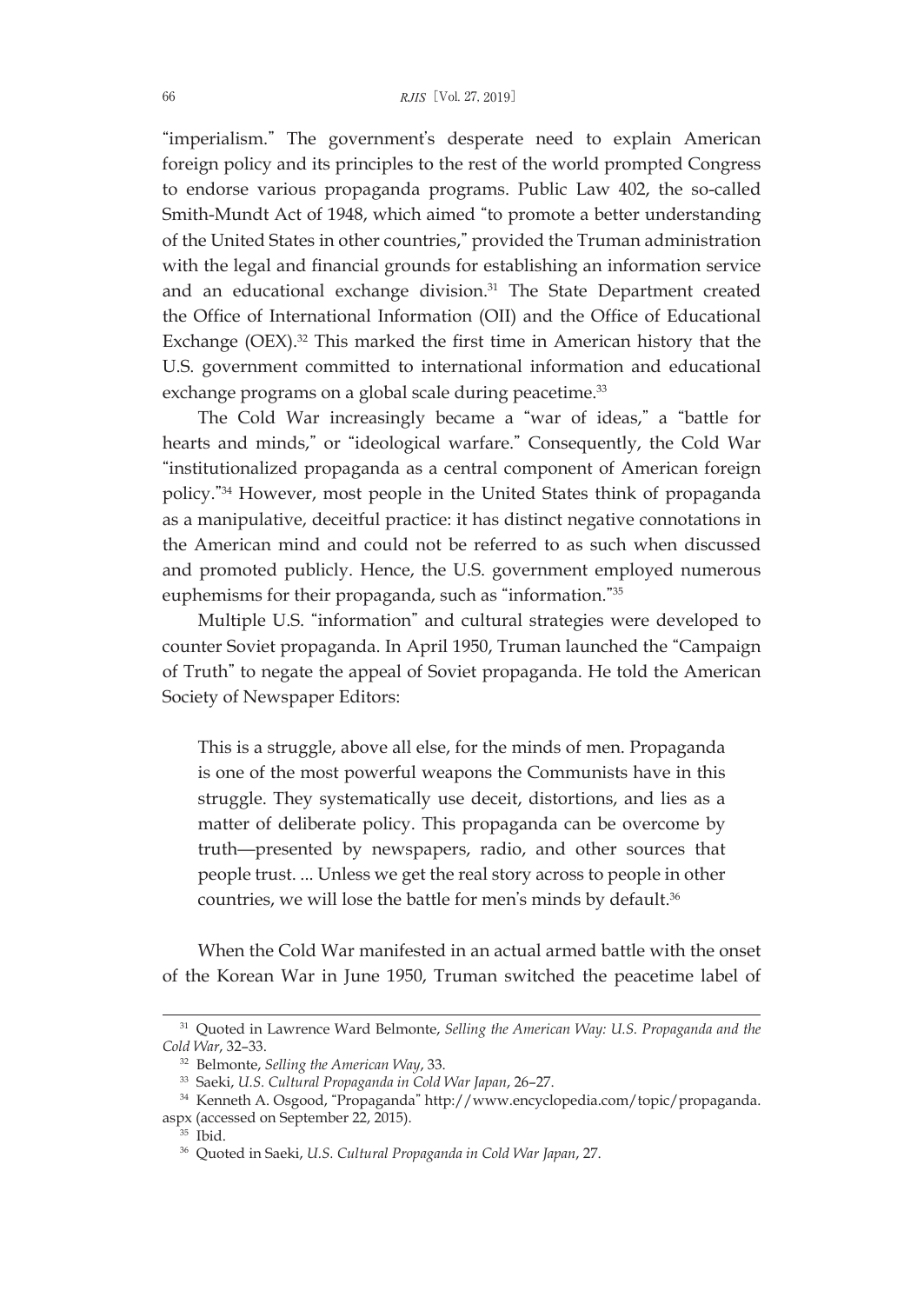"information" to a wartime moniker, the "psychological warfare effort." He issued a Presidential Directive on April 4, 1951 to establish the Psychological Strategy Board (PSB) to "authorize and provide for the more effective planning, coordination, and conduct within the framework of approved national policies, of psychological operations…. The PBS was composed of the Undersecretary of State, the Deputy Secretary of Defense and the Director of Central Intelligence, or their designated representatives"<sup>37</sup> and it was instructed to report to the National Security Council. The PBS conducted planning for psychological operations, such as the country's cultural and information campaigns through mass media, publications, films, libraries, and educational exchange in two strategically important countries, West Germany and Japan. 38

In May 1950, just before the Korean War erupted, Truman appointed another CFR member, John Foster Dulles (1888–1959), the chairman of the Rockefeller Foundations and the chief foreign policy advisor for the Republican Party, <sup>39</sup> as special ambassador to Japan. From June 21st to the 27th 1950, "the Dulles group" visited Japan to gain a better understanding of the real situation in Japan regarding the peace treaty. <sup>40</sup> The Korean War broke out on June 25, 1950 during their stay in Japan.

In January 1951, Truman sent Dulles to Japan again on a peace mission known as "the Dulles Mission," to lay the groundwork for a peace treaty with Japan. Dulles invited his benefactor, philanthropist John. D. Rockefeller III (1906–1978), to join the mission as a cultural affairs consultant. Rockefeller was in charge of advising Dulles on how to strengthen the U.S.–Japan relationship through intellectual and cultural exchange. <sup>41</sup> Before World War II, the Rockefeller Foundation supported the conferences held by the Institute of Pacific Relations (IPR): hence, Rockefeller's name was well known in Japan, especially among financiers and intellectuals. In fact, the IPR was the most significant channel for Japanese–American intellectual exchange before the war. 42

After researching the situation in Japan, Rockefeller submitted his

<sup>&</sup>lt;sup>37</sup> "Collection Description, Harry S. Truman Papers Staff Member and Office Files: Psychological Strategy Board Files Dates: 1951-1953." https://www.trumanlibrary.org/ hstpaper/psysc.htm (accessed on June 1, 2018).

<sup>38</sup> Saeki, *U.S. Cultural Propaganda in Cold War Japan*, 28.

<sup>39</sup> Davis and Roberts, *An Occupation without Troops*, 35, 40.

<sup>40</sup> "Summary Report by the Consultant to the Secretary (Dulles), drafted by Mr. Allison [who accompanied Dulls for the visit], [Washington] July 3 1950, United States, *Foreign Relations of the United States*, 1950, East Asia and the Pacific, Volume VI, 794.00/7-750, https:// history.state.gov/historicaldocuments/frus1950v06/d728 (accessed on November 5, 2017).

<sup>41</sup> Saeki, *U.S. Cultural Propaganda in Cold War Japan*, 115–116; Fumiko Fujita, "The U.S.- Japan Intellectual Interchange Program and U.S.-Japan Relations in the 1950s," *University of Tokyo Journal of American Studies* 5 (2000): 70.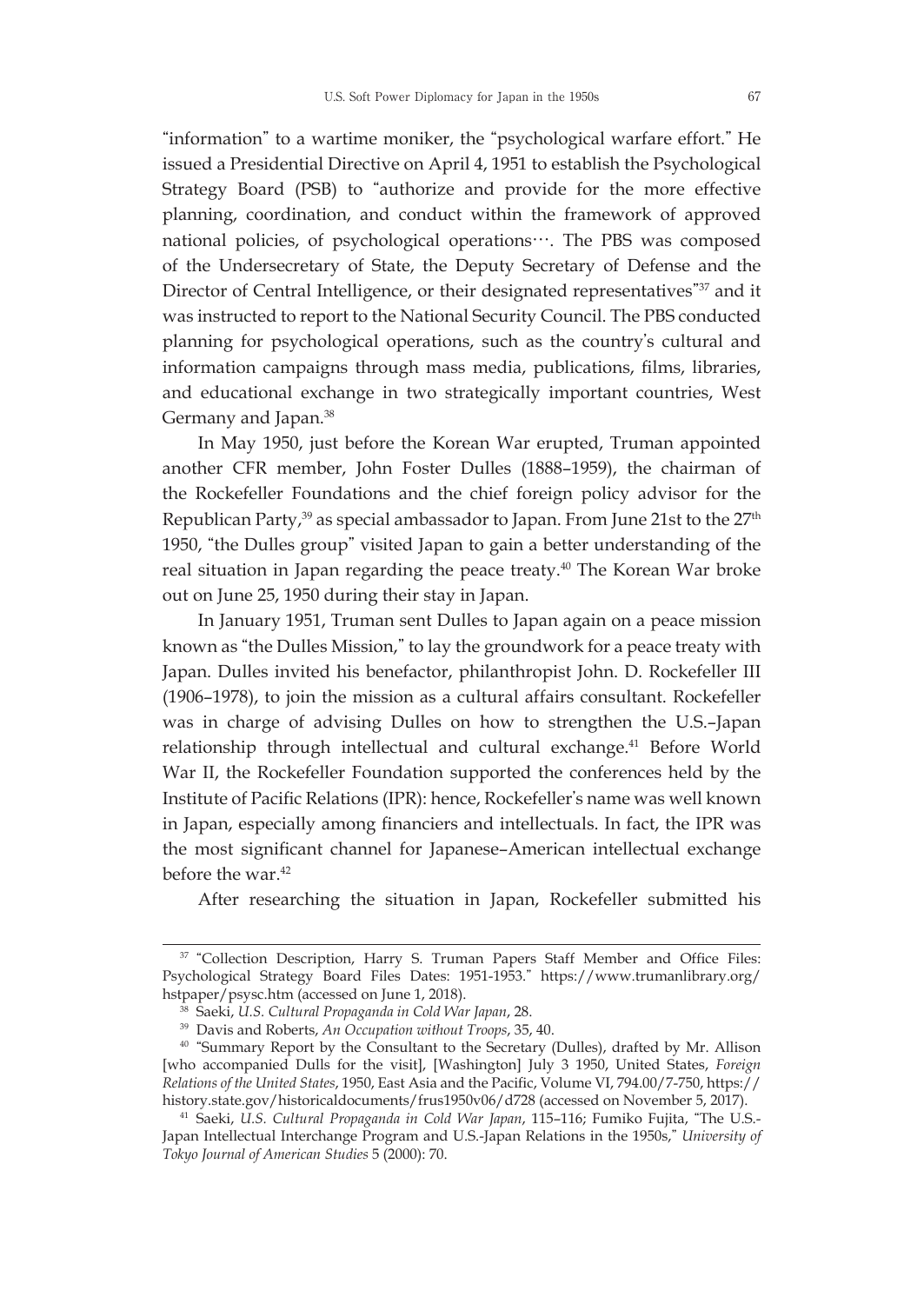recommendations to Dulles on April 16, 1951. His own research was substantially supplemented by the assistance of scholars and diplomats who had in-depth knowledge on Japan. <sup>43</sup> The report suggested two strategies to persuade the Japanese to follow the American democratic model through cultural exchange programs: (1) the U.S. should develop contacts with Japanese intellectual leaders through "selective and direct channels" and (2) the U.S. should approach the Japanese people as a collective through mass communication media. The report emphasized that the cultural programs should be "private in nature" and maintain complete separation from official governmental offices. <sup>44</sup> These recommendations became the guidelines for the U.S. government strategy in Japan. This privately initiated approach was adopted as a core foreign policy by the next president, Dwight D. Eisenhower.

In January 1953, Eisenhower, a CFR member and *Foreign Affairs* editorial advisory board member, was inaugurated as president of the United States. John Foster Dulles was appointed the secretary of state. <sup>45</sup> A former general and expert on psychological warfare, Eisenhower considered effective psychological strategy imperative to winning the Cold War. With the advent of nuclear bombs, the physical military means of confronting the enemy became almost obsolete: he explored the cultural exchange programs as an effective alternative for containing communism. In January 1953, Eisenhower established the Jackson Committee, which discussed the role of psychological warfare in the conduct of foreign policy. <sup>46</sup> After investigating the methods and contents of the Soviet's systematic, yet crude, propaganda campaign, the Jackson Committee called for the "expanded use of private groups, non-governmental organizations, and ordinary Americans as vehicle[s] for transmitting propaganda messages."<sup>47</sup> In order to prevent any such program from appearing propagandistic, Eisenhower favored a friendly way of promoting positive views of the U.S. through informal contacts. Subsequently, Eisenhowerlaunched the "People to People Program,"in which

<sup>42</sup> Makoto Iokibe, "U.S.–Japan Intellectual Exchange: The Relationship between Government and Private Foundation," in *Philanthropy and Reconciliation: Rebuilding Postwar U.S.–Japan Relations*, 69.

<sup>&</sup>lt;sup>43</sup> These individuals included "Edwin Reischauer, Hugh Borton, Sir George Samson, Burton Fahns, Eileen Donovan, and Douglas Overton." Saeki, *U.S. Cultural Propaganda in Cold War Japan*, 116.

<sup>44</sup> Ibid., 117.

<sup>45</sup> Shoup and Minter, *Imperial Brain Trust*, 37.

<sup>46</sup> Kenneth Osgood, *Total Cold War: Eisenhower's Secret Propaganda Battle at Home and Abroad* (Laurence, Kansas: The University Press of Kansas, 2006), 46-53; Saeki, *U.S. Cultural Propaganda in Cold War Japan*, 29; Fumiko Fujita, *Amerika bunka gaiko to nihon: Reisen ki no bunka to hito no koryu* (U.S. Cultural Diplomacy and Japan in the Cold War Era) (Tokyo: Tokyo daigaku shuppankai, 2015), 12-13.

<sup>47</sup> Saeki, *U.S. Cultural Propaganda in Cold War Japan*, 31.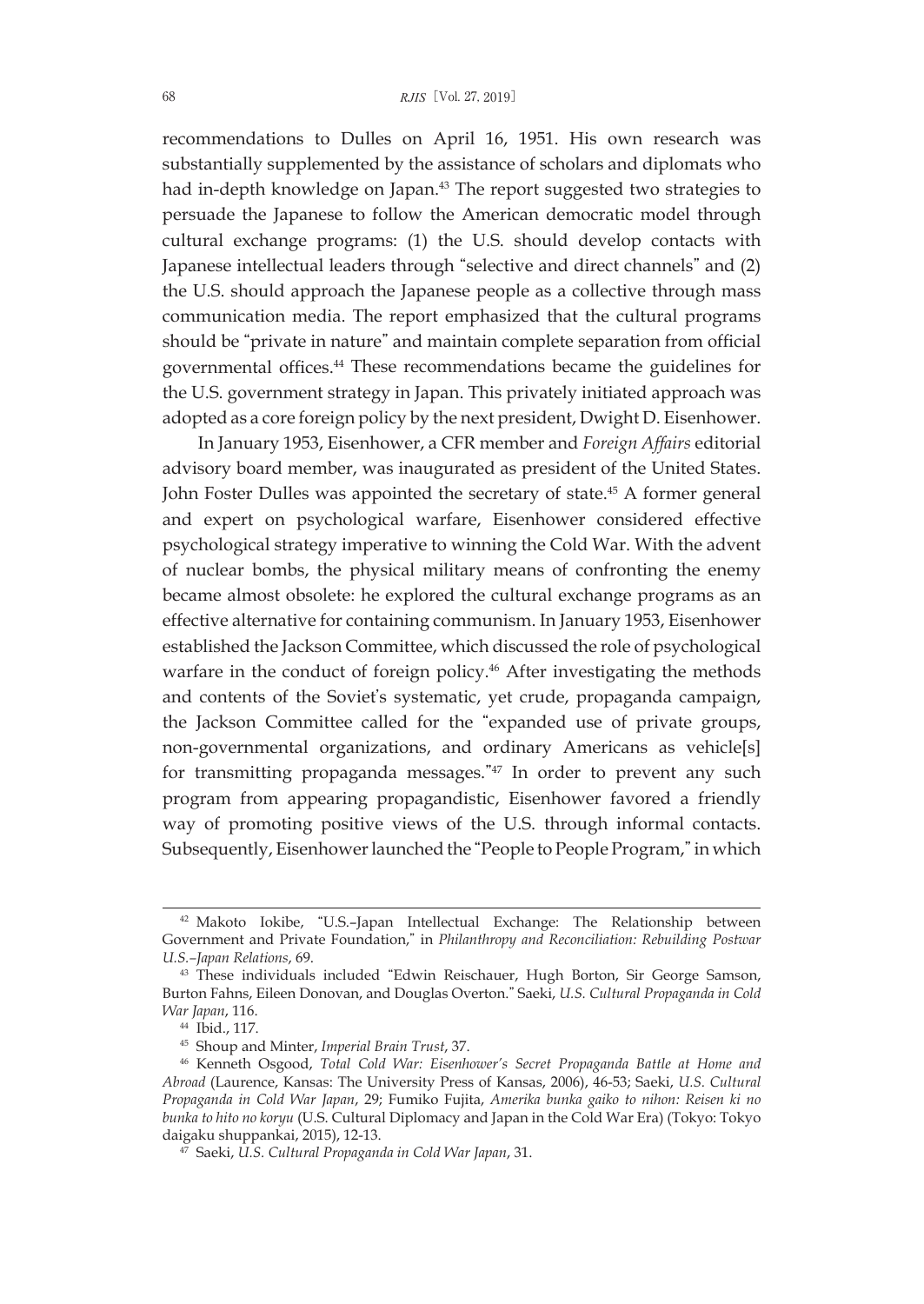the government encouraged ordinary Americans to develop friendly contacts with foreigners to convince them of the beauty of American democracy and the greatness of American culture. 48

To implement this new policy, Eisenhower announced the creation of the United States Information Agency (USIA) in the State Department in June 1953. <sup>49</sup> It incorporated all outbound government information programs and bore all responsibility for overseas information activities targeted at foreigners. The United States Information Service (USIS) represented the overseas offices of the USIA, which had more than 190 posts in 141 countries. 50 This reorganization of information activities was meant to concentrate the authority over psychological warfare in the hands of the executive branch. The USIA was an independent foreign affairs agency within the executive branch: Secretary of State John Foster Dulles and President Eisenhower had the authority to direct the group's policy and content decisions.

At the end of the U.S. Occupation of Japan in April 1952, the State Department took over the information and education program that had been run by the Civil Information and Education section of the SCAP. After the creation of the USIA in Washington in 1953, USIS Japan assumed this responsibility. <sup>51</sup> USIS Japan had its headquarters in the American Embassy in Tokyo, and established sixteen regional public affairs offices and fourteen information centers, popularly known as American Cultural Centers, in major cities in the early 1950s. 52

The U.S. ambassador was the chief American officer in Japan on all matters of cultural policy, so the embassy worked with the assistant directors of the USIS to prepare an initial statement of USIS objectives in Japan. The Psychological Office of the Far Eastern Command in Japan was also involved in planning the cultural propaganda programs in Japan. Those plans were routed to the USIA in Washington, as well as to the State Department and other executive agencies concerned with foreign policy. 53

According to the "USIS Country Plan-Japan Part 1" dated June 24, 1953, Secretary of State John Foster Dulles issued "the objectives of American cultural campaign against communism in Japan:"

1. To promote orderly political, economic, and social progress based upon free, democratic institutions.

<sup>48</sup> Ibid., 31.

<sup>49</sup> For a detailed study on USIA, see Nicholas J. Cull, *The Cold War and the United States Information Agency: American Propaganda and Public Diplomacy, 1945-1989*. (New York: Cambridge University Press, 2008).

<sup>50</sup> Saeki, *U.S. Cultural Propaganda in Cold War Japan*, 30.

<sup>51</sup> Ibid., 42.

<sup>52</sup> Ibid., 43.

<sup>53</sup> Ibid., 44.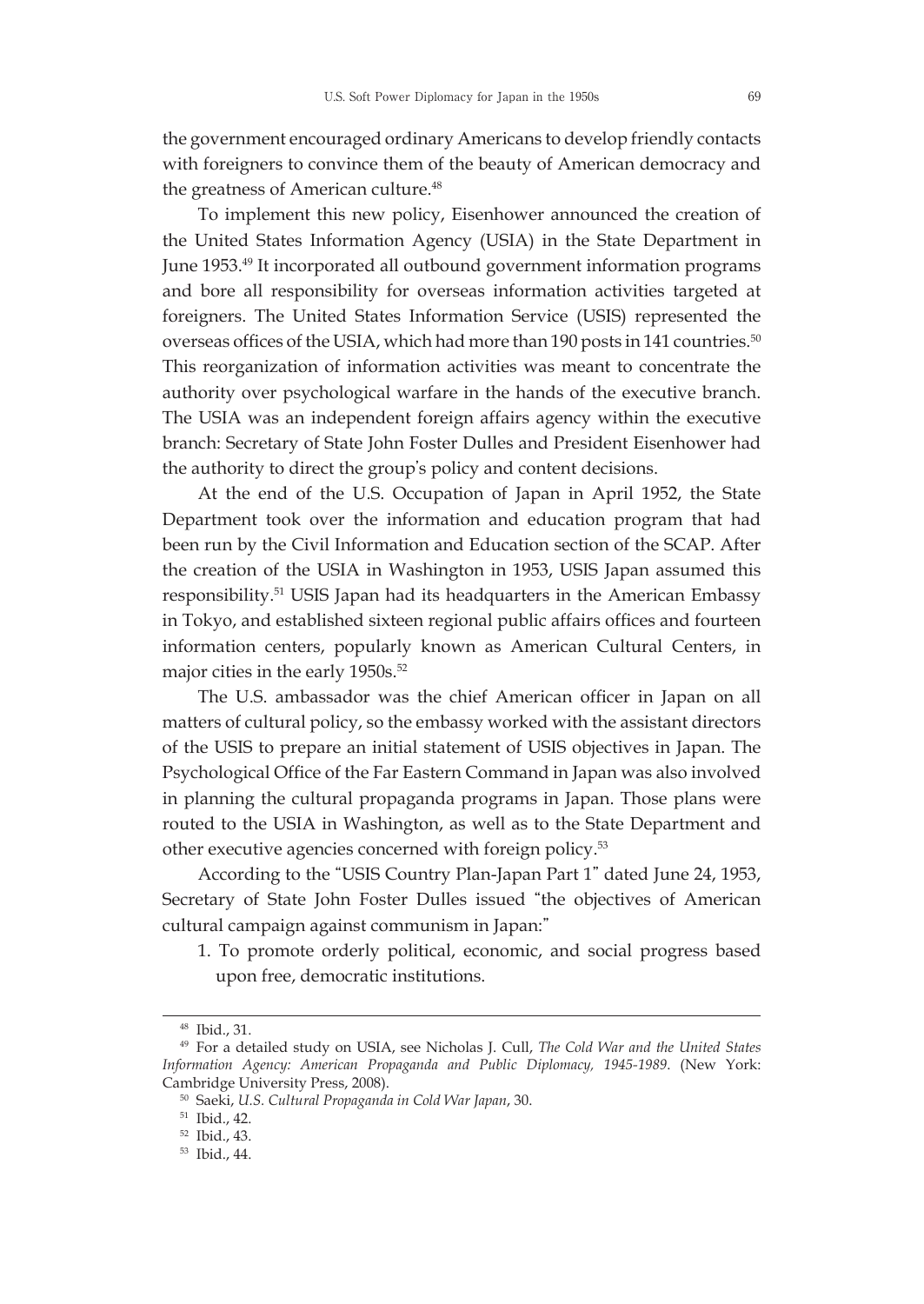- 2. To convince the Japanese of the threat of Soviet and Chinese communism to the realization of Japan's legitimate aspirations; of the fallacy of neutralist or "third force" concepts as solutions; and of the necessity for taking appropriate measures for national security.
- 3. To encourage cooperation with the United States and other Free World nations for world peace, progress, and security. 54

The document also listed practical plans to achieve the stated objectives. Concerning national security, Dulles urged the USIS to inform the Japanese of "the threat of Soviet and Chinese communism" to increase the likelihood that the Japanese would accept U.S. military bases in Japan and approve of the security treaty with the United States. Dulles also expected the USIS to promote an awareness among the Japanese of the two countries' mutual interests and to encourage popular support of Japanese rearmament for selfdefense. 55

Dulles's focus on Japanese rearmament corresponded with a parallel movement in Japan. Shortly after the start of the Korean War in June 1950, MacArthur authorized the formation of a Japanese force consisting of 75,000 men to compensate for the American forces that left Japan for Korea. Due to the constitutional prohibition on maintaining a military force in Japan, this force was called the National Police Reserve (*Keisatsu yobi tai*). Later, the U.S.–Japan security treaty, signed on the same day as the San Francisco Peace Treaty in September 1951, approved the expansion of the National Police Reserve to 110,000 men and renamed it the National Security Force(*Hoan tai*) in mid-1952. Next, the Self-Defense Forces Act enabled the establishment of the Defense Agency on July 1, 1954, and the National Security Force was reorganized as the Japan Self-Defense Forces, comprising the Ground Self-Defense Force (Army), the Maritime Self-Defense Force (Navy), and the Air Self-Defense Force (Air Force).

Prime Minister Yoshida rejected the U.S. government's frequent demands to dramatically increase Japan's Self-Defense Forces, taking advantage of Article 9. He explained that in order for Japan to increase the size of its defense forces, the public must first consent to writing a new constitution. With such a shrewdly reasoned opposition to its overall aims in Japan, the United States felt that it had no choice but to alter popular opinion in Japan.

<sup>54</sup> Department of State, "USIS Country Plan-Japan Part 1, "24 June 1953 Confidential File 511.94/4-2753, National Archives College Part, (NACP), MD. Quoted in Saeki, *U.S. Cultural Propaganda in Cold War Japan*, 44.

<sup>55</sup> Saeki, *U.S. Cultural Propaganda in Cold War Japan*, 45.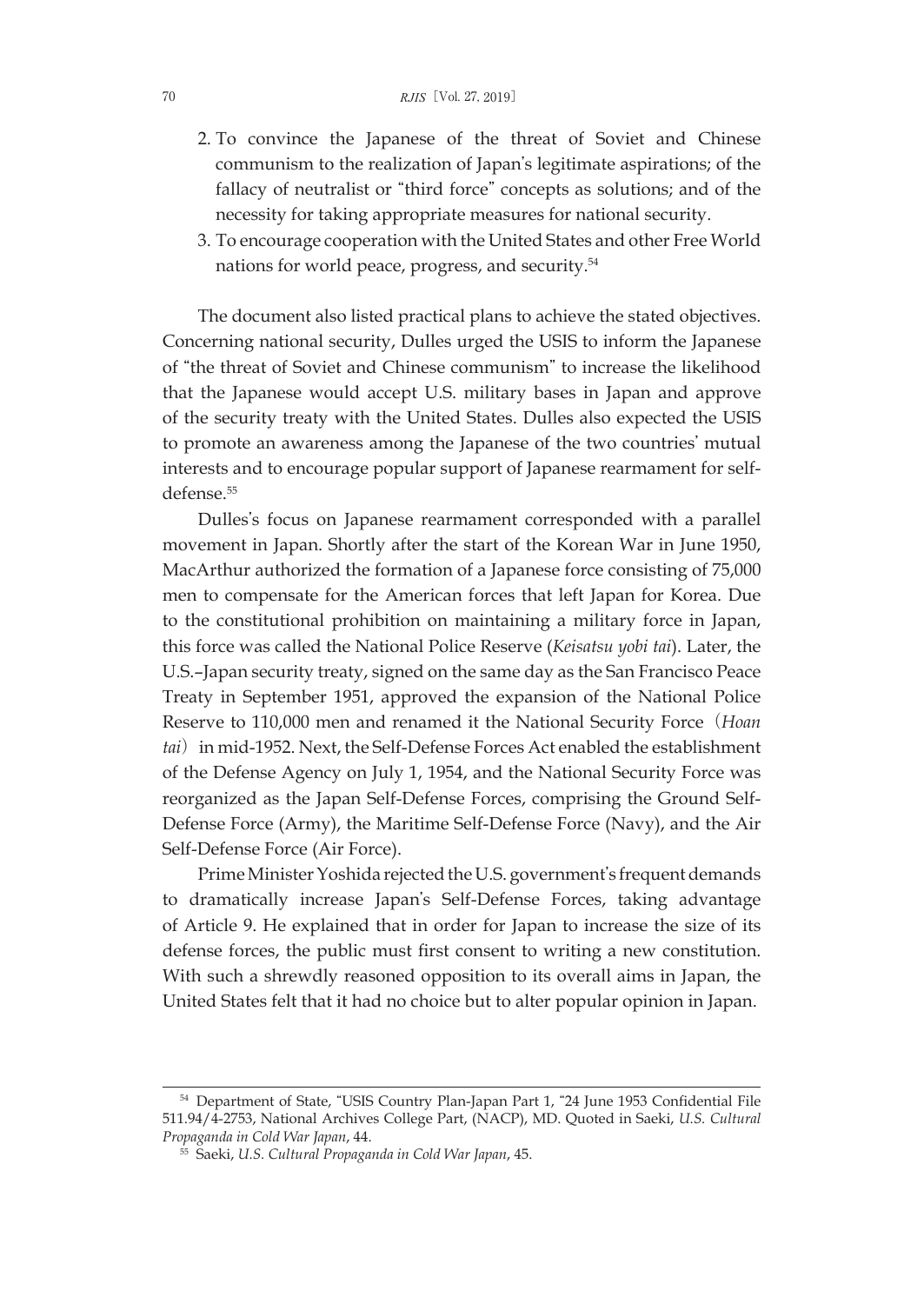## **III. Private Organization-Initiated Cultural Propaganda Activity in Japan**

Following a description of the cultural and political background for the launching of U.S. propaganda in post-occupation Japan, a case study of an actual propaganda field operation should be reviewed here. In Natalia Tsvetkova's comparative study on international education by the U.S. and the Soviet Union during the Cold War, she argues that while the Soviet government targeted youths from social groups of lower status, believing them "to be more likely to become a foundation for establishing a pro-Soviet elite in a long-term perspective," the U.S. government targeted "existing dominant groups" when it implemented programs designed to inculcate capitalist and liberal democratic attitudes and dispositions." She concludes that the American approach was more effective in the long term. 56

Indeed, the main objectives of the U.S. government's cultural exchange program were to foster pro-American sentiment among Japan's dominant class and to educate future leaders to become pro-Americans who would keep Japan in the free world. Moreover, the U.S. programs were targeted to "existing dominant groups" consisting of affluent educated elites, such as pro-American conservatives in business, industry, and politics, as well as pro-American "liberal" academics and journalists. This target group was ideologically antagonistic toward "progressive" (Marxist) intellectuals, the very individuals whom the U.S. hoped to bring around to their point of view. To exert such influence, the U.S. implemented a program of cultural exchange. These programs often relied on private organizations to spearhead their efforts, ostensibly rendering them independent of the government.

Following the end of the Occupation in 1952, the U.S. government launched a massive cultural propaganda campaign against communism in Japan through USIS programs, including the USIS's pamphlet distribution and propaganda film exhibitions organized through American Cultural Centers. However, the State Department favored activity by nongovernmental institutions (NGOs) in the field of cultural relations. However, despite ostentatious independence, the cultural exchange programs initiated by private organizations were tightly coordinated with the USIS. The whole effort was geared toward enhancing a mutual understanding between the people of the United States and Japan. 57

<sup>56</sup> Natalia Tsvetkova, "International Education during the Cold War: Soviet Social Transformation and American Social Reproduction." *Comparative Education Review*, vol. 52, no. 2 (May 2008): 213–214.

<sup>57</sup> Saeki, *U.S. Cultural Propaganda in Cold War Japan*, 108.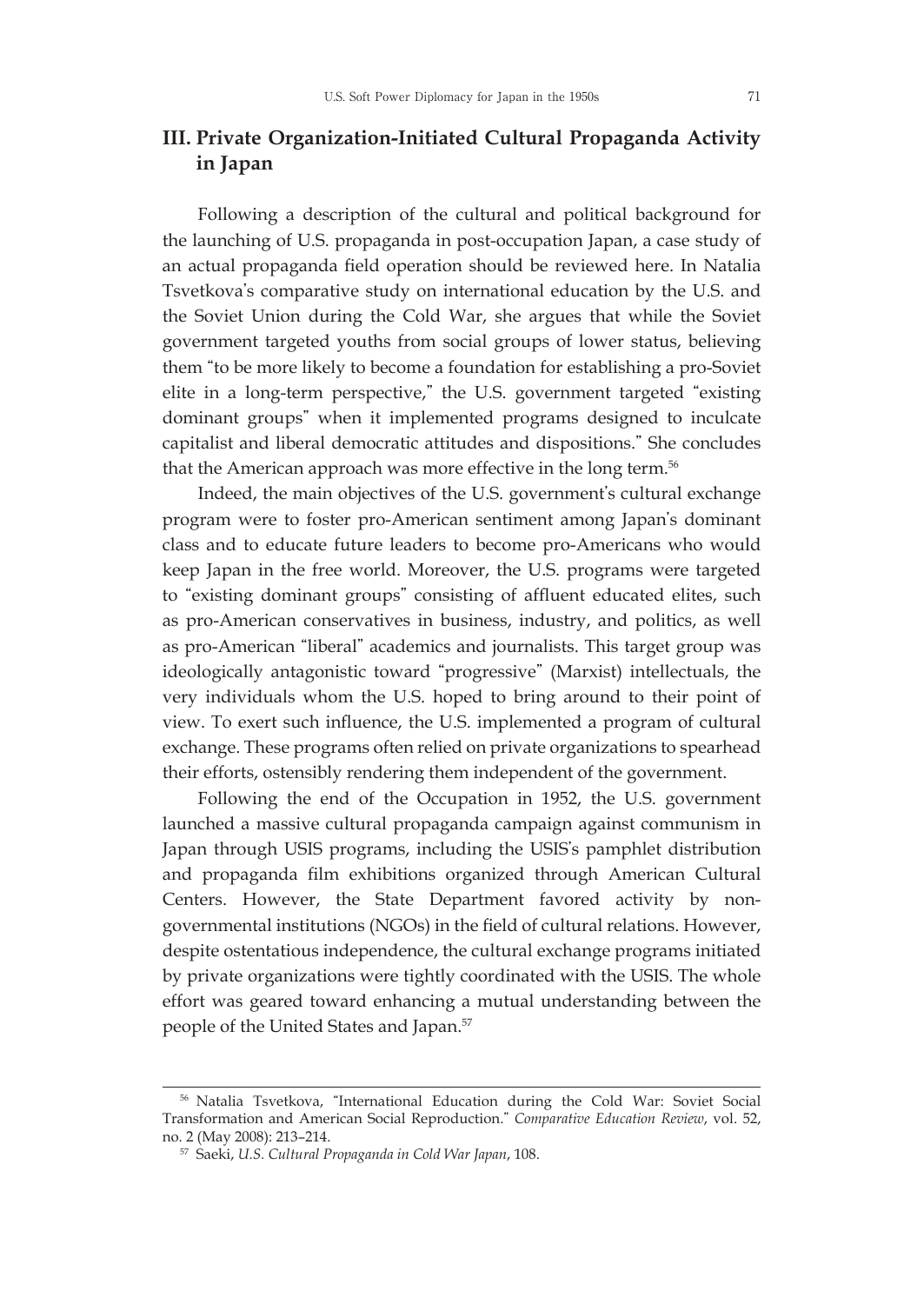The first government-backed private philanthropist in charge of a cultural affairs exchange program was J. D. Rockefeller III of the Rockefeller Foundation. After submitting his recommendations on a U.S. cultural exchange program to Secretary of State Dulles in January 1951, Rockefeller returned to Tokyo as a private citizen in October 1951, intending to implement his strategy of developing contacts with key Japanese intellectual leaders with the full backing of the U.S. government. In fact, the strategy of emphasizing the "private nature" of his efforts was also suggested by Saxton E. Bradford, a public relations officer at the U.S. Embassy in Tokyo, who wrote to Rockefeller in a memorandum dated November 7, 1951. Bradford said that a segment of Japanese intellectuals was apparently anti-American and opposed any peace treaty finalized with only the U.S. bloc and excluding the Soviet Union and mainland China. He called for the resumption of an intellectual exchange program between the U.S. and Japan. He said that a private, NGO-initiated exchange program would be the most significant and plausible way to change the perceptions of some of the anti-American intellectuals in Japan. <sup>58</sup> With this tacit agreement in place, if cooperation was secured from the Japanese, Rockefeller was ready to support the project with funds from his foundation.

In Tokyo, Rockefeller soon found the right people to help implement his plan through "selective and direct channels."<sup>59</sup> As mentioned, before the war, Rockefeller had been acquainted with prominent Japanese financiers, politicians, and intellectuals, including Aisuke Kabayama, who was the founder of Japan's Kyodo News Agency and an early leader of the America– Japan Society (*Nichi-Bei Kyōkai*); Tamon Maeda, who was the first postwar education minister; Yasaka Takagi, who was the former leader of the Japanese Institute of Pacific Relations; and Shigeharu Matsumoto, who was the former chief of the editorial bureau of the Domei News Agency. Rockefeller met them at the 1929 Institute of Pacific Relations (IPR) conference in Kyoto.<sup>60</sup> After the long interval imposed by the war, they met again in 1951.<sup>61</sup> Among these prominent Japanese, Rockefeller found Matsumoto to be the most active leader and observed that he was deeply committed to the promotion of U.S.-Japan cultural exchange.<sup>62</sup> Rockefeller's prewar connections comprised a direct channel for developing contacts with Japanese intellectuals.

<sup>58</sup> Fujita, "The U.S.-Japan Intellectual Interchange Program and U.S.-Japan Relations in the 1950s," 72.

<sup>59</sup> Saeki, *U.S. Cultural Propaganda in Cold War Japan*, 117.

<sup>60</sup> Tadashi Matsuda, *Soft Power and Its Perils: U.S. Cultural Policy in Early Postwar Japan and Permanent Dependency* (Washington D.C.: Woodrow Wilson Center Press/Stanford University Press, 2007), 127; Iokibe, "U.S.-Japan Intellectual Exchange," 69-71.

<sup>61</sup> Iokibe, "U.S.-Japan Intellectual Exchange," 73.

<sup>62</sup> Matsuda, *Soft Power and Its Perils*, 127.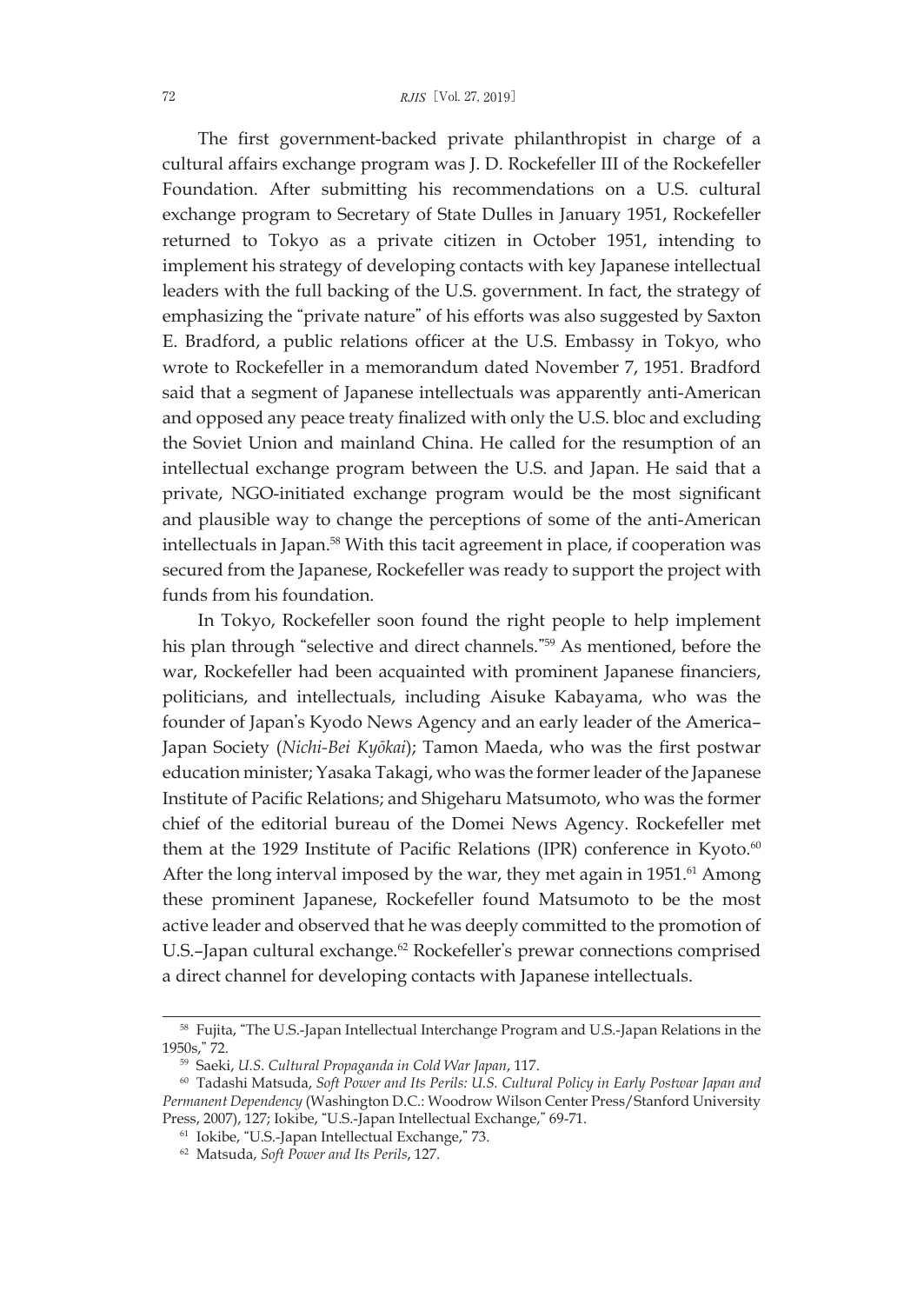This Japanese elite team led by Rockefeller and Matsumoto launched an academic exchange program between Japan and the United States in the early 1950s with financial assistance from both the Rockefeller Foundation, and J. D. Rockefeller III as an individual. <sup>63</sup> First, the team worked together to create a base for international intellectual exchange in Japan in 1955 by establishing the International House of Japan (the so-called I-House) in Roppongi, Tokyo. This handsome building, with its beautiful Japanese-style garden, became a gateway for nongovernmental cultural exchange and intellectual cooperation between the people of Japan and those of other countries. <sup>64</sup> The project was made possible by financial support from the Rockefeller Foundation and prominent Japanese politicians and business leaders. For example, the incumbent Prime Minister Yoshida, Finance Minister Hayato Ikeda, and then-Secretary of Finance Minister Kiichi Miyazawa secured a site and raised funds for the I-House. 65

This cross-cultural association between the Japanese team, led by Matsumoto and Yasaka Takagi, and the U.S. team, comprising prominent Japan scholars such as Hugh Borton and Edwin O. Reischauer, proceeded with actual operations. However, as Fumiko Fujita shows in her studies, conflicts of interest immediately sprang up between the Japanese and the Americans. From the American perspective, the program's main purpose was to interact with individuals embodying various ideological shades of the Japanese intellect, especially those who leaned left, to help them gain a better understanding of American democracy. However, the Japanese side did not want to include a broad swath of leftist intellectuals in their efforts. Rather, Matsumoto's group primarily wanted only those in Matsumoto and Takagi's own cliquish circle, those individuals who had the same ideological inclinations— liberal, capitalist "100% pro-Americans"—and excluding "progressive" intellectuals. <sup>66</sup> Makoto Iokibe, in his study of U.S.–Japan intellectual exchange, argues that "Matsumoto and the I-House group were supported and highly respected by those in Japan's ʻestablishment,'" [i.e. conservative, anti-communist, political leaders and business and industrial leaders], "but they did not represent the pacifist-leftist coalition that dominated the academic and intellectual currents at the time."<sup>67</sup>

In the 1950s, the political and intellectual worlds were sharply polarized,

<sup>63</sup> Iokibe, "U.S.-Japan Intellectual Exchange," 73.

<sup>64</sup> Iokibe, "U.S.-Japan Intellectual Exchange," 74; "About I-house" https://www.i-house. or.jp/eng/about/index.html (accessed on October 4, 2015).

<sup>65</sup> Iokibe, "U.S.-Japan Intellectual Exchange," 74; Saeki, *U.S. Cultural Propaganda in Cold War Japan*, 117.

<sup>66</sup> Fujita, "The U.S.-Japan Intellectual Interchange Program and U.S.-Japanese Relations in the 1950s," 73: Iokibe, "U.S.-Japan Intellectual Exchange," 75.

<sup>67</sup> Makoto Iokibe, "U.S.-Japan Intellectual Exchange," 76.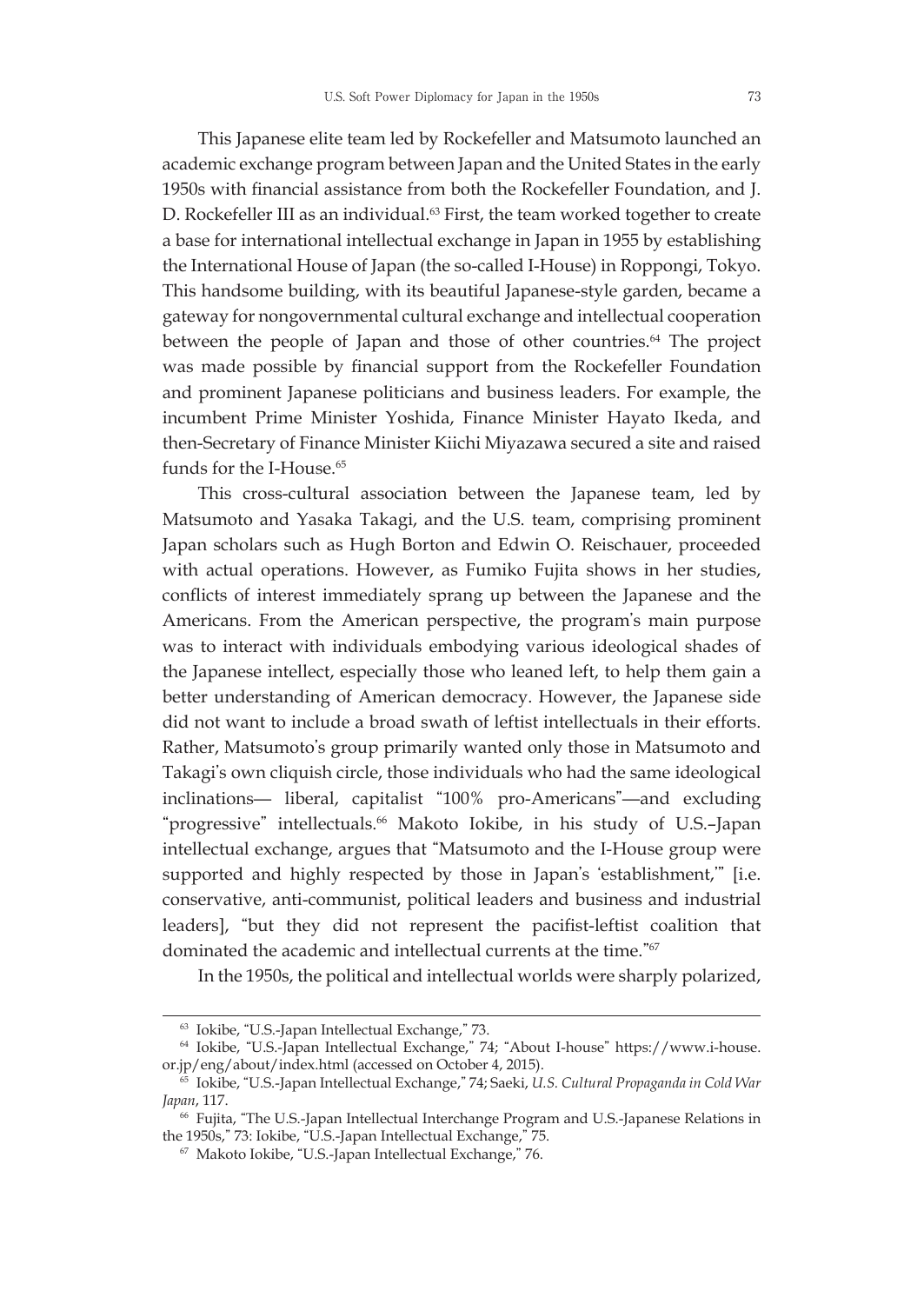reflecting the Cold War division. The Japanese intellectual community, as a collective, bitterly regretted the war of Imperial Japan and fervently wished for peace and the healthy development of democracy. Following the end of the war, leftists, especially communists who claimed they had justly opposed the war and had therefore been oppressed by the militaristic government, gained more prominence in postwar Japanese politics. These groups, called "progressive" forces, proclaimed themselves the guardians of "peace and democracy." When the U.S. Occupation changed its policy to address the Cold War situation in Japan in its so-called "reverse course," these leftists socialists and communists alike—fanned anti-American sentiment. These leftist factions could barely tolerate Japan's conservative government, which appeared to meekly follow U.S. dictates, and were vocally antagonistic toward the pro-American Japanese.

While the Japanese intellectual circle was leaning toward the left, being viewed as pro-American was professionally risky. <sup>68</sup> Still, intellectuals such as Matsumoto, Takagi, and the others who were involved in the founding of the I-House, shared democratic values and were pro-Americans who supported Japan's "establishment."

In such a polarized climate, it was natural for Matsumoto to choose candidates who were his friends or students as Japanese delegates to the U.S. However, for the Americans, this selection was problematic: it meant that the program simply reinforced the existing pro-American elite strata of Japanese society, rather than radically transforming the anti-American mood among the prevailing leftist intellectuals. Until 1959, when this program was discontinued, the same conflicts and tensions over the selection of participants remained between the partnered groups. 69

In the early 1950s, Japanese conservative politics were also split. One faction, led by Prime Minister Yoshida, prioritized rebuilding the economy and was wary of rearmament. Yoshida established the Self Defense Forces under pressure—and with financial support—from the U.S. government in 1954: he then left office. <sup>70</sup> The other faction, led by Yoshida's rival Ichiro Hatoyama and Nobusuke Kishi, advocated revising the constitution and rearming. <sup>71</sup> In 1955, these two factions were combined into the Liberal Democratic Party of Japan (LDP). Hatoyama and Kishi (the present Premier Abe's grandfather) each became prime minister and pushed for constitutional

<sup>68</sup> Ibid., 76.

<sup>69</sup> Fujita, "The U.S.-Japan Intellectual Interchange Program and U.S.-Japanese Relations in the 1950s," 80.

<sup>70</sup> Tomohiho Shinoda, *Nichibei domei toiu riarizumu* (Emerging realism of the Japan-U.S. alliance) (Tokyo: chikura shobo, 2007), 68-71.

<sup>71</sup> Iokibe, "U.S.-Japan Intellectual Exchange," 79-80.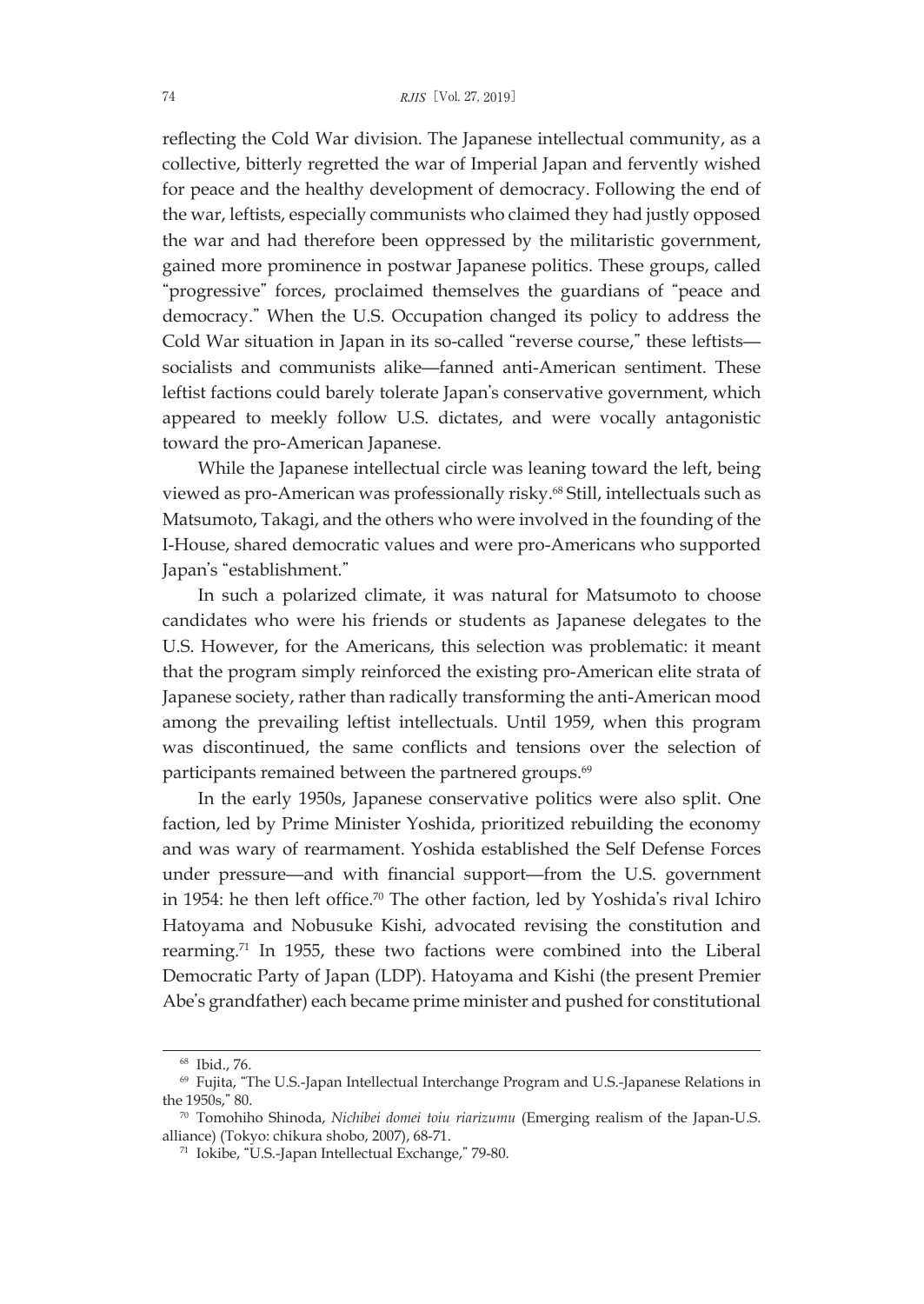revisions and rearmament.

Meanwhile, following the Korean War truce in 1953, another lethal accident, the *Lucky Dragon* Incident, helped aggravate Japanese unease regarding the U.S. In 1954, a Japanese tuna boat named Lucky Dragon was contaminated with deadly radioactive ash from a U.S. thermonuclear ("hydrogen") bomb test on Bikini Island. This incident ignited sentiments that were anti-war, anti-nuclear weapon, and anti-U.S., and strengthened Japan's commitment to pacifism.

Political factionalism and international power struggles made the Japanese public increasingly uneasy and allowed progressive intellectuals to spread their ideas widely through journals and newspaper articles. In fact, progressive (Marxist-oriented) Japanese, especially at the larger national universities, advocated the idea that the Soviet Union and mainland China were peace-loving, whereas the capitalist countries, including the United States, were the aggressive imperialists. They also warned that Japan's alliance with the United States not only endangered its security but also encroached on Japan's independence. Throughout the 1950s and 1960s (and perhaps also through the present), these progressive intellectuals were influential in shaping Japanese public opinion through their skillful use of the mass media. 72

This polarization of pro-American establishment supporters and anti-American intellectuals had long been recognized and acknowledged by the United States government. In 1955, the USIA set out to investigate the opinions of Japanese intellectuals. Although the term "intellectual" was never defined, the term broadly referred to every Japanese "who has been to or is attending a university."73 In particular, the USIA considered professors, critics, and journalists, who had a significant impact on public opinion through higher education and mass media, to be the most important intellectuals. A report entitled "Japanese Intellectuals," dated December 1, 1955, argued that intellectuals in Japan opposed U.S. foreign policy, particularly abhorring the U.S. pressure on Japan to rearm. Moreover, nearly all intellectuals favored Japan's establishment of political relations with mainland China. 74

In this political climate, in 1956, Japan and the Soviet Union signed a Joint Declaration restoring diplomatic relations between the two countries. As a favor, the Soviet Union supported Japan's application for United Nations (UN) membership, allowing Japan to join the UN in 1956. In 1957, the Soviet

<sup>72</sup> Saeki, *U.S. Cultural Propaganda in Cold War Japan*, 53.

<sup>73</sup> Saeki, *U.S. Cultural Propaganda in Cold War Japan*, 48.

<sup>74</sup> Operations Coordinating Board, "Japanese Intellectuals" December 1, 1955 Psychological warfare file, MR91-106 #1 Eisenhower Library, Kansas. Cited in Saeki, *U.S. Cultural Propaganda in Cold War Japan*, 49.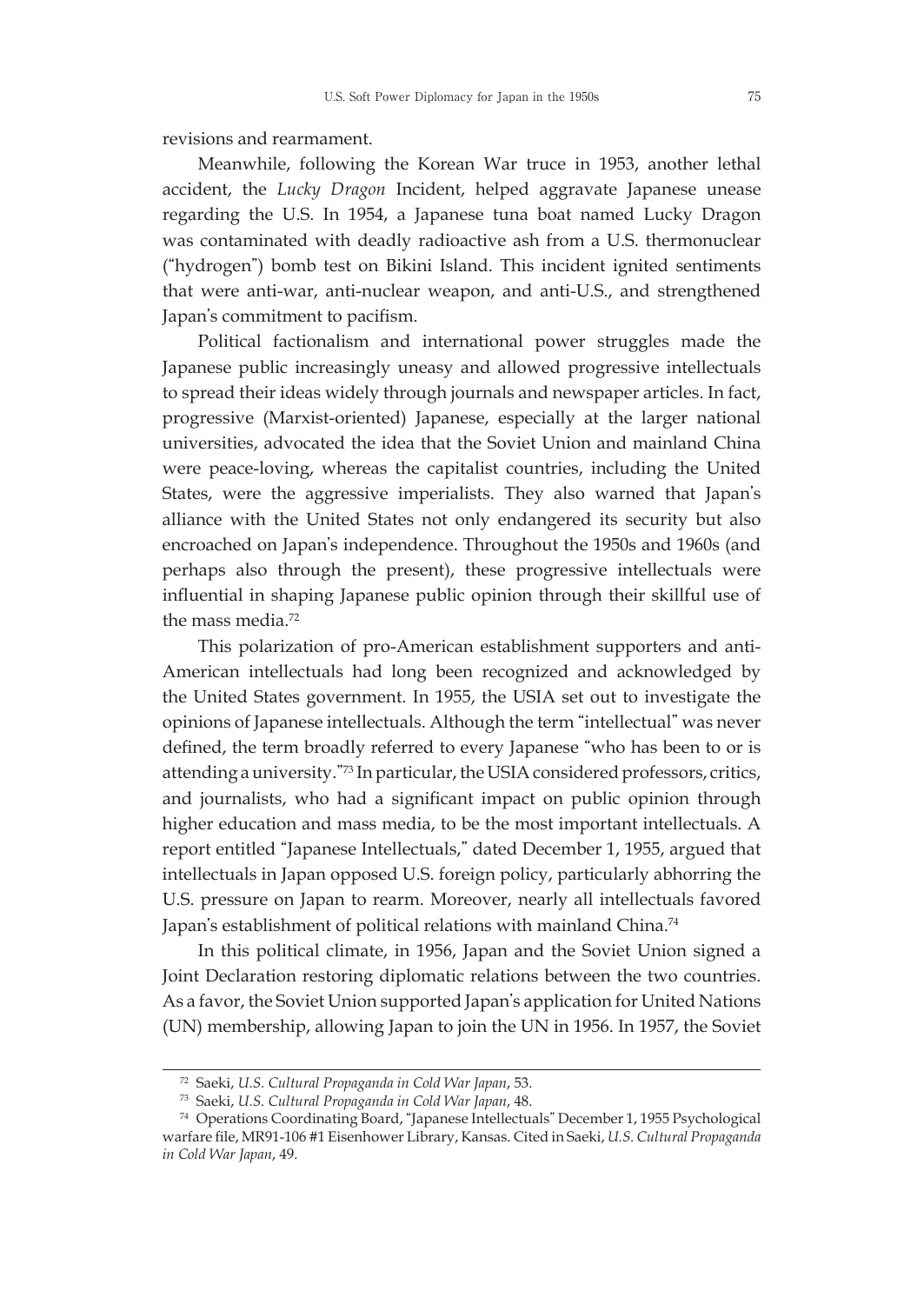success in launching a satellite, *Sputnik*, before the United States could do so, bolstered the leftist intellectuals' view that Japan should not side exclusively with the U.S., and if Japan could not remain neutral, it should side with the Soviet Union.

As the Cold War antagonism in Asia and Europe affected Japan's security, Japan's pacifist-leftist intellectuals grew increasingly anti-American: they supported peace and opposed rearmament. These movements were entangled with the widespread opposition to the Kishi cabinet's proposed revision of the U.S.-Japan Security Treaty. Intellectuals' skepticism toward the U.S. and the progressives' influence over the public were revealed in the form of a massive protest by the Japanese people against the revision: in May and June 1960, unprecedentedly huge demonstrations against the treaty filled the streets of Tokyo and all other major cities, forcing the cancellation of a planned visit of President Eisenhower to Japan. 75

The U.S. government was shocked by the Japanese public's violent reaction. It had engaged in outreach for decades, working toward a pro-American Japan, yet its efforts had seemingly failed. Edwin O. Reischauer, who was then a professor of Japanese history at Harvard University, a former Special Assistant in the Office of Far Eastern Affairs of the Department of State, and one of the American committee members in the U.S.–Japan intellectual interchange program, explained the state of U.S.–Japan relations in his article, aptly titled "The Broken Dialogue with Japan" and published in the October 1960 issue of *Foreign Affairs*.

In the article, Reischauer assessed the reasons the US government failed to maintain the favor of the ordinary Japanese. Reischauer maintained that the 1960 security treaty controversy was "a consequence of the conservative versus progressive" polarization caused by the lack of a unifying core of ideals stemming from dramatic social and ideological change during the Occupation. He pointed out that most opposition to the Liberal Democrats and their policy of alliance with the United States was harbored by moderate democrats, such as supporters of the Socialist Party and the newly formed Democratic Socialists, which included intellectuals and journalists. Reischauer described these people as mostly "sincere believers in democracy" who were "devoted to the ideal of international peace."<sup>76</sup> He criticized them as well, saying that "few intellectuals seem to have given serious thought to the question [of] whether Japan can maintain true neutrality and independence

<sup>75</sup> Ibid., 81.

<sup>76</sup> Edwin O. Reischauer, "The Broken Dialogue with Japan," *Foreign Affairs* 36 (October 1969), no page number, online article at https://www.foreignaffairs.com/articles/unitedstates/1960-10-01/broken-dialogue-japan (accessed on September 24, 2015).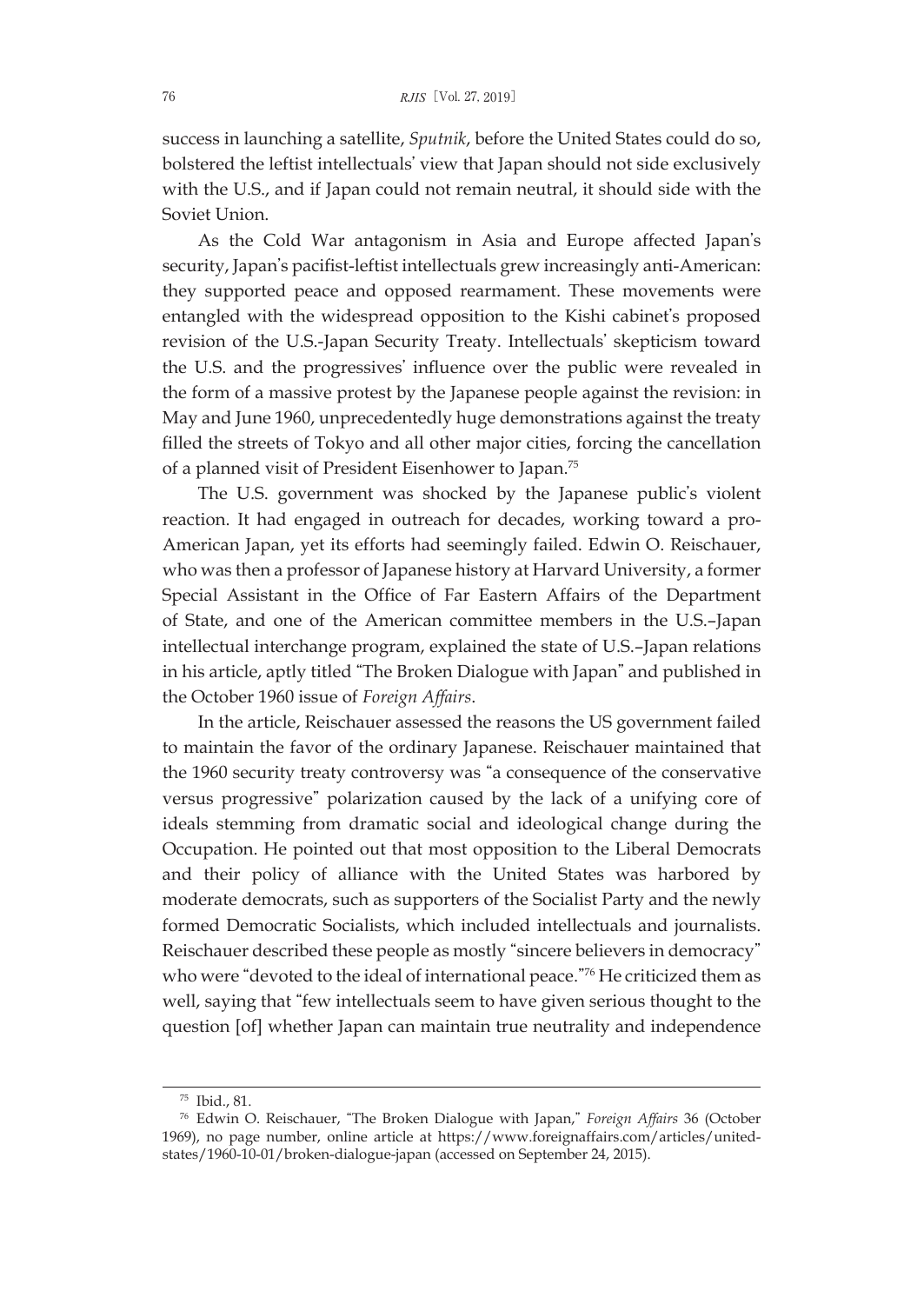without first rearming.... Japanese intellectuals have not realistically faced the logical conclusions of the course they advocate."77

However, Reischauer also admitted faults in the U.S. strategy, pointing out that the U.S. had failed to make a concerted effort to understand the mindset and thoughts of Japanese intellectuals and engaged in limited direct contact with them. In his view, the U.S. Embassy had instead been inclined to engage in more contact with "English-speaking businessmen and with conservative political leaders" who already shared more of the American point of view on world problems. He pointed out the importance of the U.S. government's realization of the great gap in thinking separating those in power, the intellectuals, and other leaders of the opposition. He highlighted the need to devote more attention to the intellectuals who were responsible for shaping popular opinion on national issues, and he recommended that the United States open a dialogue with not only the pro-American Japanese in power but also with the skeptical anti-American Japanese intellectuals. 78

#### **Concluding Remarks**

Although the U.S. government had been trying to engage with the people of Japan through both privately initiated cultural exchanges and government-sponsored programs, such as the Fulbright Program, since the early 1950s, its efforts related to the 1960 fiasco over the security treaty revision seemed to be in vain. This was perhaps because both efforts targeted the same group. Those who could speak and understand English well enough to pass the competitive selection process to become exchange students to the United States were from affluent, long-established families of a high social class—precisely the demographic which was already primarily pro-American. Candidates who were academically gifted, but were communist sympathizers or followed another shunned ideology were excluded from the programs. Thus, as Reischauer admitted, the U.S. cultural exchange program was—whether intentionally or unintentionally—exclusive, admitting only the Japanese people from "existing dominant groups," as stated by Natalia Tsvetkova in her study. <sup>79</sup> Neither governmental nor private cultural exchange programs were immune to this bias. An inherent flaw may have been that this kind of privately initiated program, especially one funded by a philanthropic giant, had significant social status attached to it—significant

<sup>77</sup> Ibid.

<sup>78</sup> Ibid.; Iokibe, "U.S.-Japan Intellectual Exchange," 79; Fujita, "The U.S.-Japan Intellectual Interchange Program and U.S.-Japanese Relations in the 1950s," 80–81.

<sup>79</sup> Tsvetkova, "International Education during the Cold War," 213–214.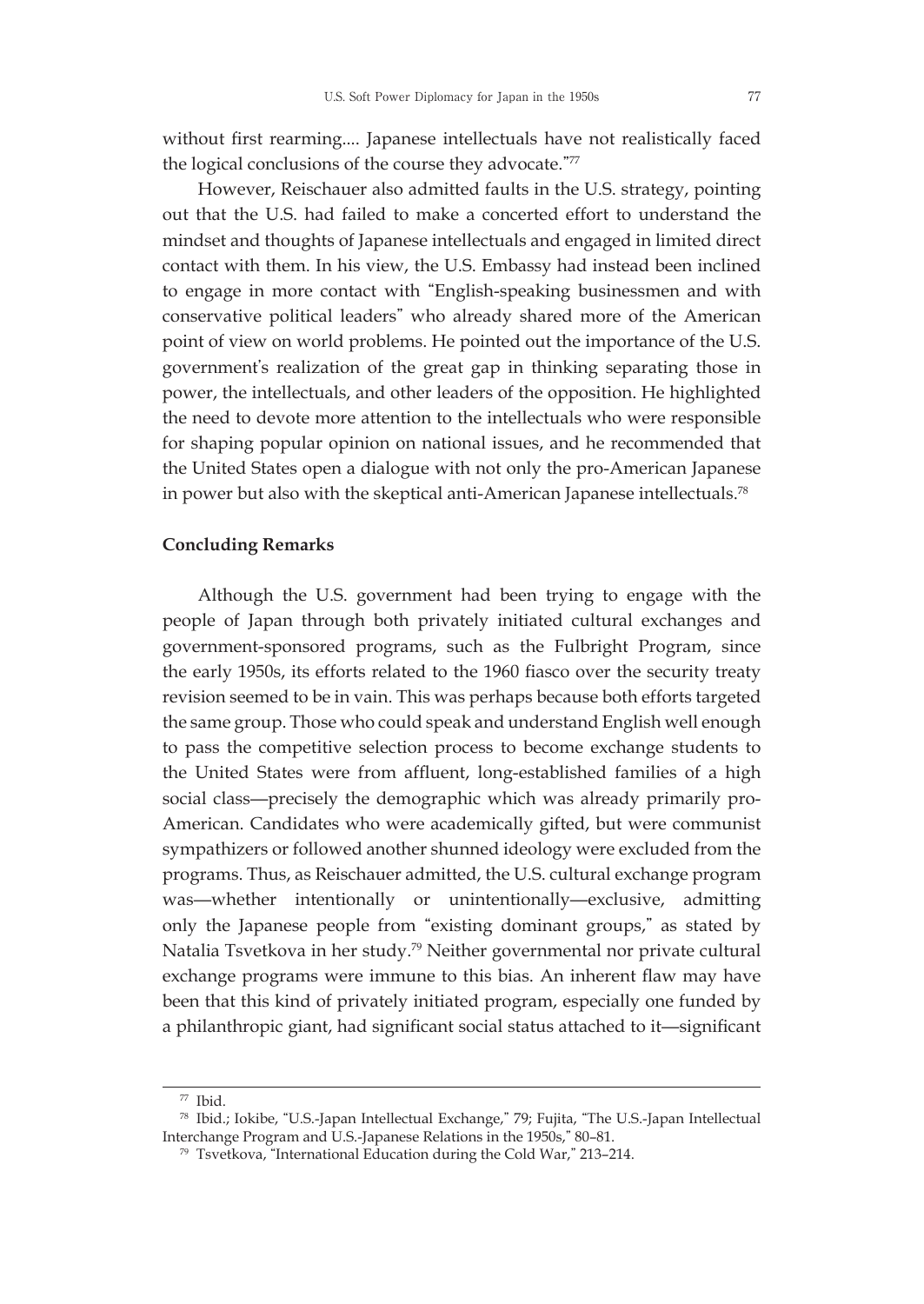enough that only a select few from the establishment were typically selected. Thus, owing to the exclusion of unsympathetic candidates, the enormous gap in perception regarding the U.S. and the global outlook among the conservative Japanese elites, left-leaning Japanese intellectuals, and ordinary people remained unchanged, if not further widened.

Reischauer's analysis in 1960 of the U.S.-Japan security treaty controversy eerily resonates today with the recent protests over the 2015 security bill. The gap in perception between the conservative government and ordinary citizens about security issues is still deep and wide. Moreover, pacifist tenets are entrenched in the Japanese psyche. The Fundamental Law of Education that controls compulsory education states that the objective of postwar education is to construct a democratic and peaceful nation. <sup>80</sup> In teaching the pacifist Article 9 to youths, psychological disarmament had an extremely potent, long-lasting effect on Japanese minds. All Japanese children learn that the constitution of Japan is the first in human history that prohibits the use of military force to realize world peace in writing. They learn that this ideal constitution was the result of the deep regret of the Japanese regarding their aggressiveness during World War II.

For the Japanese, peace and democracy are one organic concept. In reality, however, "democracy" and "peace" are separate matters. The United States, the very nation that demanded that this constitution be enforced, is the most potent military power in the world. In fact, the United States has used the banner of democracy to wage war, both before and after World War II, proving that peace and democracy are not two sides of the same coin, as the Japanese have been taught.

Because of Japan's pacifist constitution, along with a postwar education that emphasizes peace, the Japanese have been loath to accept any policies hinting of war or the military. Since the country's wartime defeat, anything indicative of "patriotism" has had a negative connotation, as it could be construed as referring to the former militaristic Japan. Most importantly, ever since the Japanese lost the war, its values and history, which all Japanese were taught to protect and preserve with their lives during the war, were also lost: these were replaced with abstract ideas such as peace and democracy. There has been no deep discussion on the meaning of "peace" for Japan. "Peace," as the absence of military combat, is an idea held dear by the Japanese, but the world has seen many unending wars and conflicts since World War II. With these concepts inextricably linked in the Japanese mind, even when the United States wanted Japan to fight against communism or, more recently, against terrorism, Japan has remained reluctant to engage. Now, seven

<sup>80</sup> Iichi Sagara, "Education, Fundamental Law of," in *Kodansha Encyclopedia of Japan*.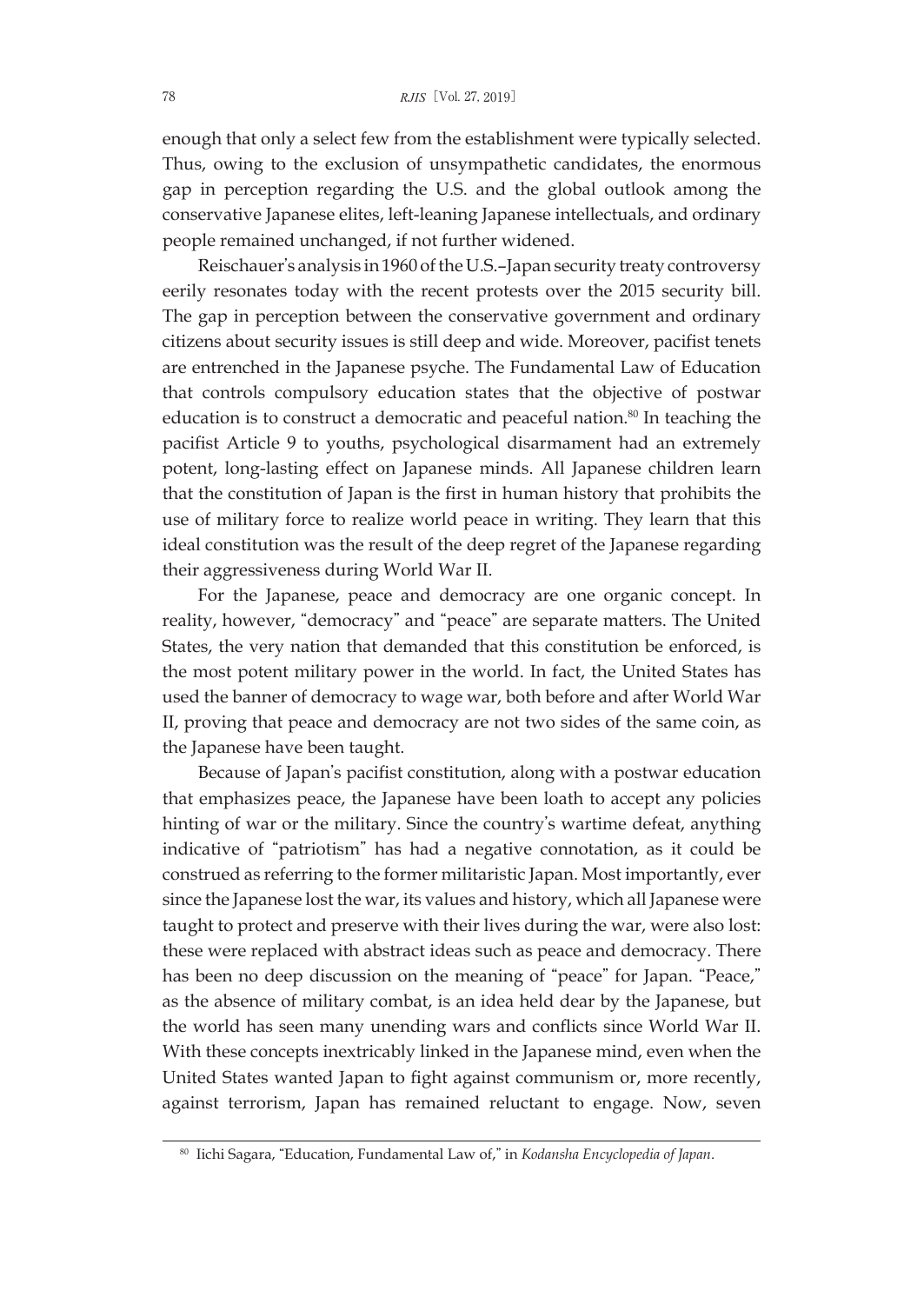decades after Japan's defeat, Japan has become economically successful and has gained political freedom and ideological diversity; meanwhile, the country is wandering aimlessly without a vision for its role in the global community.

#### **References**

- Aruga, Tadashi. "The United States and the Cold War: The Cold War Era in American History." In *The Origins of the Cold War in Asia*, eds. Yonosuke Nagai and Akira Iriye, 66–88. New York: Columbia University Press, 1977.
- Beer, Lawrence Ward. *Freedom of Expression in Japan: A Study in Comparative Law, Politics, and Society*. Tokyo: Kodansha International, 1984.
- Belmonte, Laura A. *Selling the American Way: U.S. Propaganda and the Cold War*. Philadelphia: University of Pennsylvania Press, 2008.
- Cull, Nicholas J. *The Cold War and the United States Information Agency: American Propaganda and Public Diplomacy, 1945-1989*. New York: Cambridge University Press, 2008.
- Davis, Glenn, and John G. Roberts. *An Occupation without Troops: Wall Street's Half-Century Domination of Japanese Politics*. Tokyo: Yenbooks, 1996.
- Fujita, Fumiko. "Nichibei chiteki koryu keikaku to 1950 nendai nichibei kankei." (The U.S.-Japan Intellectual interchange Program and U.S.-Japan Relations in the 1950s). *University of Tokyo Journal of American Studies*, 5 (2000): 69-85.
- Fujita, Fumiko. *Amerika bunka giako to nihon: Reisen ki no bunka to hito no koryu* (U.S. Cultural Diplomacy and Japan in the Cold War Era). Tokyo: Tokyo daigaku shuppankai, 2015.
- Fujita, Fumiko. "1950 nendai Amerika no tainichi bunka seisaku—gaikan." (U.S. Cultural Policy toward Japan in the 1950s: An Overview). *Journal of Tusda College* (Tsudajyuku-Digaku Kiyo) 35 (March 2003): 1-18.
- Fujita, Fumiko. "1950 nendai Amerika no tainichi bunka seisaku no koka." (U.S. Cultural Diplomay toward Japan in the 1950s: Its Effectiveness). *Journal of Tusda College* (Tsudajyuku-Digaku Kiyo) 41 (March 2009): 19-43
- Guthrie-Shimizu, Sayuri. "Japan, the United States, and the Cold War, 1945-1960."244- 265. In *The Cambridge History of the Cold War*, Vol. I *Origins*, eds. Melvyn P. Leffler and Odd Arne Westad. Cambridge, UK: Cambridge University Press, 2011(Paperback edition).
- Igarashi, Takeshi. "Peace-Making and Party Politics: The Formation of the Domestic Foreign-Policy System in Postwar Japan." *Journal of Japanese Studies* 11, no. 2 (1985): 323–56.
- Iokibe, Makoto. "U.S.-Japan Intellectual Exchange: The Relationship between Government and Private Foundations." In *Philanthropy and Reconciliation: Rebuilding Postwar U.S.-Japan Relations*, ed. Tadashi Yamamoto, Akira Iriye and Makoto Iokibe, 61-98. Tokyo: Japan Center for International Exchange, 2006.
- Iriye, Akira. "The Role of Philanthropy and Civil Society in U.S. Foreign Relations." In *Philanthropy and Reconciliation: Rebuilding Postwar U.S.-Japan Relations*, ed. Tadashi Yamamoto, Akira Iriye and Makoto Iokibe, 37-60. Tokyo: Japan Center for International Exchange, 2006.
- LaFeber, Walter. "American Policy-Makers, Public Opinion, and the Outbreak of the Cold War, 1945–50." In *The Origins of the Cold War in Asia*, edited by Yonosuke Nagai and Akira Iriye, 43–65. New York: Colombia University Press, 1977.
- Matsuda, Takeshi. *Soft Power and Its Perils: U.S. Cultural Policy in Early Postwar Japan and Permanent Dependency*. Woodrow Wilson Center Press / Stanford University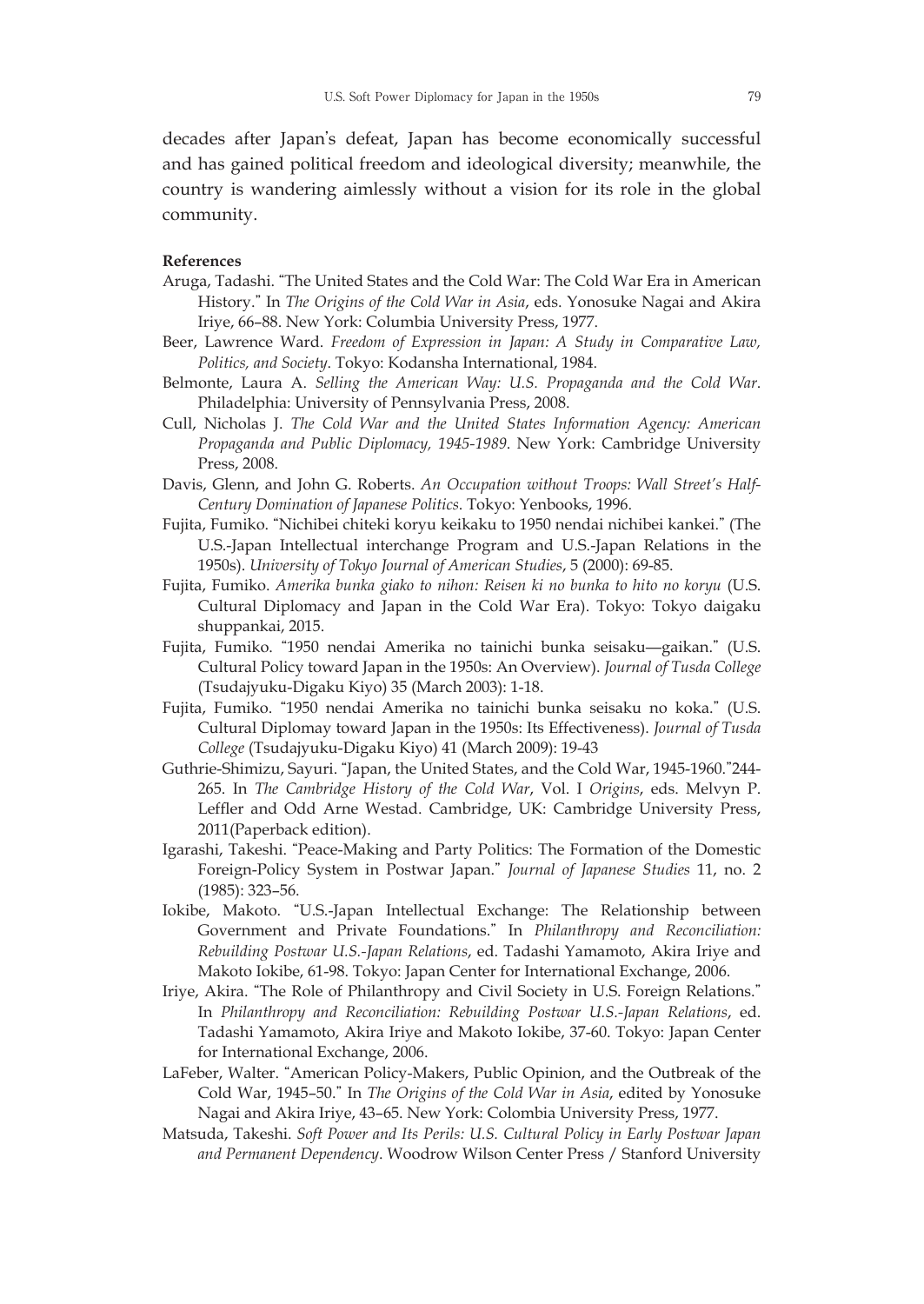Press, 2007.

- Menju, Toshihiro. "The Development of Grassroots International Exchange in Japan and the Impact of American Philanthropy." In *Philanthropy and Reconciliation: Rebuilding Postwar U.S.-Japan Relations*, ed. Tadashi Yamamoto, Akira Iriye and Makoto Iokibe, 247-275. Tokyo: Japan Center for International Exchange, 2006.
- Nagai, Yonosuke. "The Roots of Cold War Doctrine: The Esoteric and the Exoteric." In *The Origins of the Cold War in Asia*, edited by Yonosuke Nagai and Akira Iriye, 15–42. New York: Columbia University Press, 1977.
- Nihon Kyōsantō Chūō Iinkai (Japanese Communist Party Central Committee). *Nihon Kyōsantō no 65-nen (Japanese Communist Party's 65 Years)*. Vol. 1. Nihon Kyōsantō Chūo Iinkai Shuppankyoku, 1988.
- Nishi, Toshio. *Unconditional Democracy: Education and Politics in Occupied Japan, 1945– 1952*. Stanford: Hoover Institution Press, 1982.
- Oinas-Kukkonen, Henry. *Tolerance, Suspicion, and Hostility: Changing U.S. Attitudes toward the Japanese Communist Movement, 1944–1947*. Westport, CT: Greenwood Press, 2003
- Osgood, Kenneth. *Total Cold War: Eisenhower's Secret Propaganda Battle at Home and Abroad*. Lawrence, KS: The University Press of Kansas, 2006.
- Reischauer, Edwin O. "The Broken Dialogue with Japan." *Foreign Affairs* 36 (1969): 11- 26.
- Rosenberg, Emily S. *Spreading American Dreams: Economic and Cultural Expansion 1890—1945*. New York: Hill and Wang, 1982.
- Saeki, Chizuru. *U.S. Cultural Propaganda in Cold War Japan: Promoting Democracy 1948- 1960*. With a preface by Mattew Young. New York: The Edwin Mellen Press, 2008.
- Scalapino,RobertA. *The Japanese Communist Movement, 1920–1966*. Berkeley:University of California Press, 1967.
- Schaller, Michael. "Japan and the Cold War, 1960-1991." In *The Cambridge History of the Cold War*, Vol. III *Endings*, eds. Melvyn P. Leffler and Odd Arne Westad. Cambridge, UK: Cambridge University Press, 2011(paperback edition).
- Schonberger, Howard B. *Aftermath of War: Americans and the Remaking of Japan, 1945– 1952*. Kent, OH: Kent State University Press, 1989.
- Shinoda, Tomohito. *Nichibei domei toiu riarizumu* (Emerging realism of the Japan-U.S. alliance). Tokyo: Chikura shobo, 2007.
- Shoup, Laurence H., and William Minter. *Imperial Brain Trust: The Council on Foreign Relations and Unites States Foreign Policy*. New York: Monthly Review Press, 1977. Sibley, Katherine A. S. *The Cold War*. Westport: Greenwood Press, 1998.
- Supreme Commander for the Allied Powers. Civil Information and Education Section. *Education in the New Japan*. 2 vols. Tokyo: General Headquarters, Supreme Commander for the Allied Powers, Civil Information and Education Section Division, 1948.
- Supreme CommanderfortheAllied Powers. Government Section. *Political Reorientation of Japan, September 1945 to September 1948*. 2 vols. Washington D.C.: Government Printing Office, 1949.
- Tamamoto, Masaru. "Unwanted Peace: Japanese Intellectual Thought in American Occupied Japan, 1948–1952." PhD diss., The Johns Hopkins University, 1988.
- Tsuchiya, Yuka. *Shinbei Nihon no Kochiku: Amerika no Tainichi Joho Kyoiku Seisaku to Nihon Senryo* (Constructing Pro-U.S. Japan: U.S. Information and Education Policy and the Occupation of Japan). Tokyo: Akashi shoten, 2009.
- Tsvetkova, Natalia. "International Education during the Cold War: Soviet Social Transformation and American Social Reproduction." *Comparative Education Review*, vol. 52, no.2 (May 2008): 199-217.